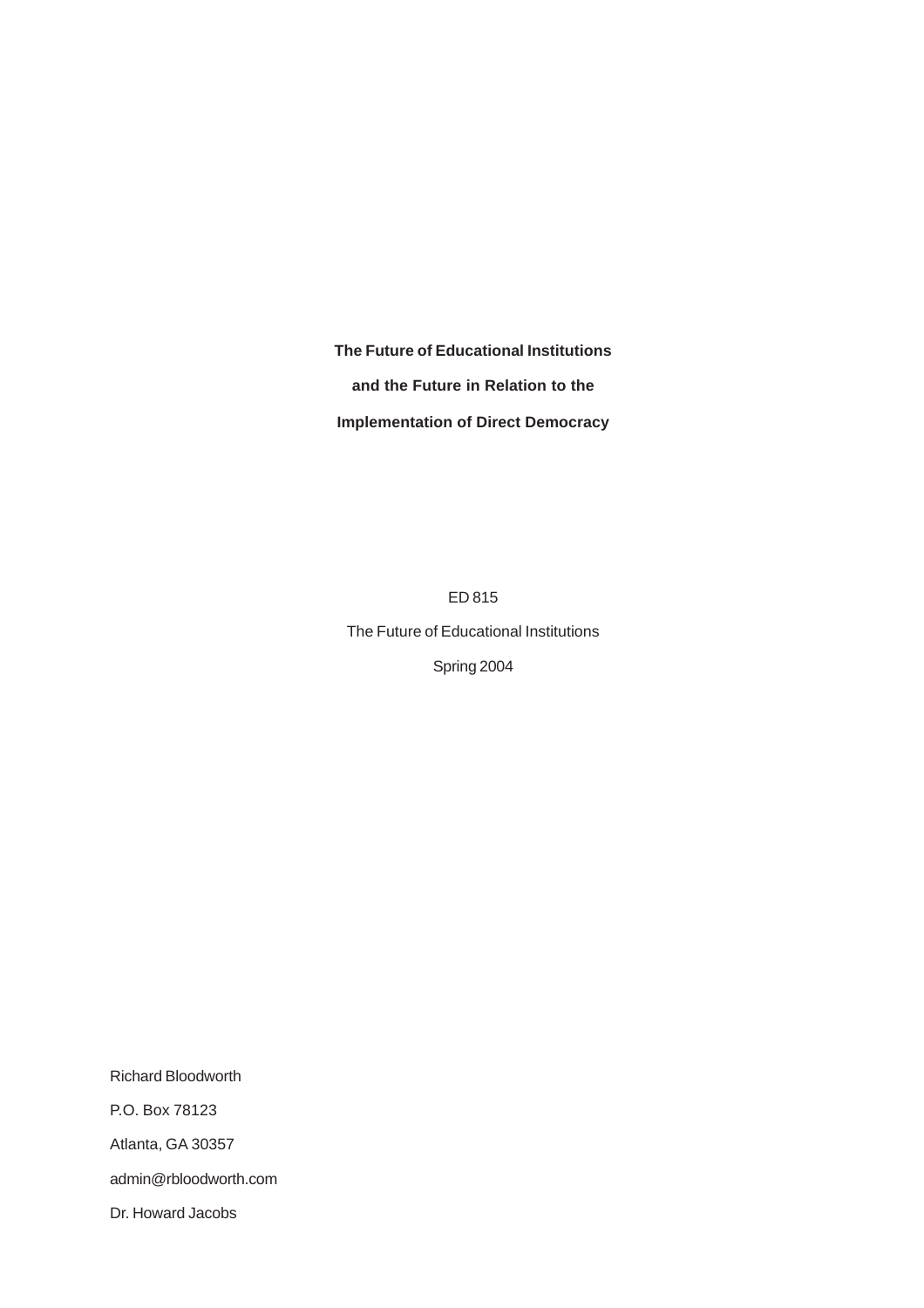"Every nation has a right to govern itself internally under what forms it pleases,

and to change these forms at its own will."

Thomas Jefferson to Thomas Pinckney, 1792.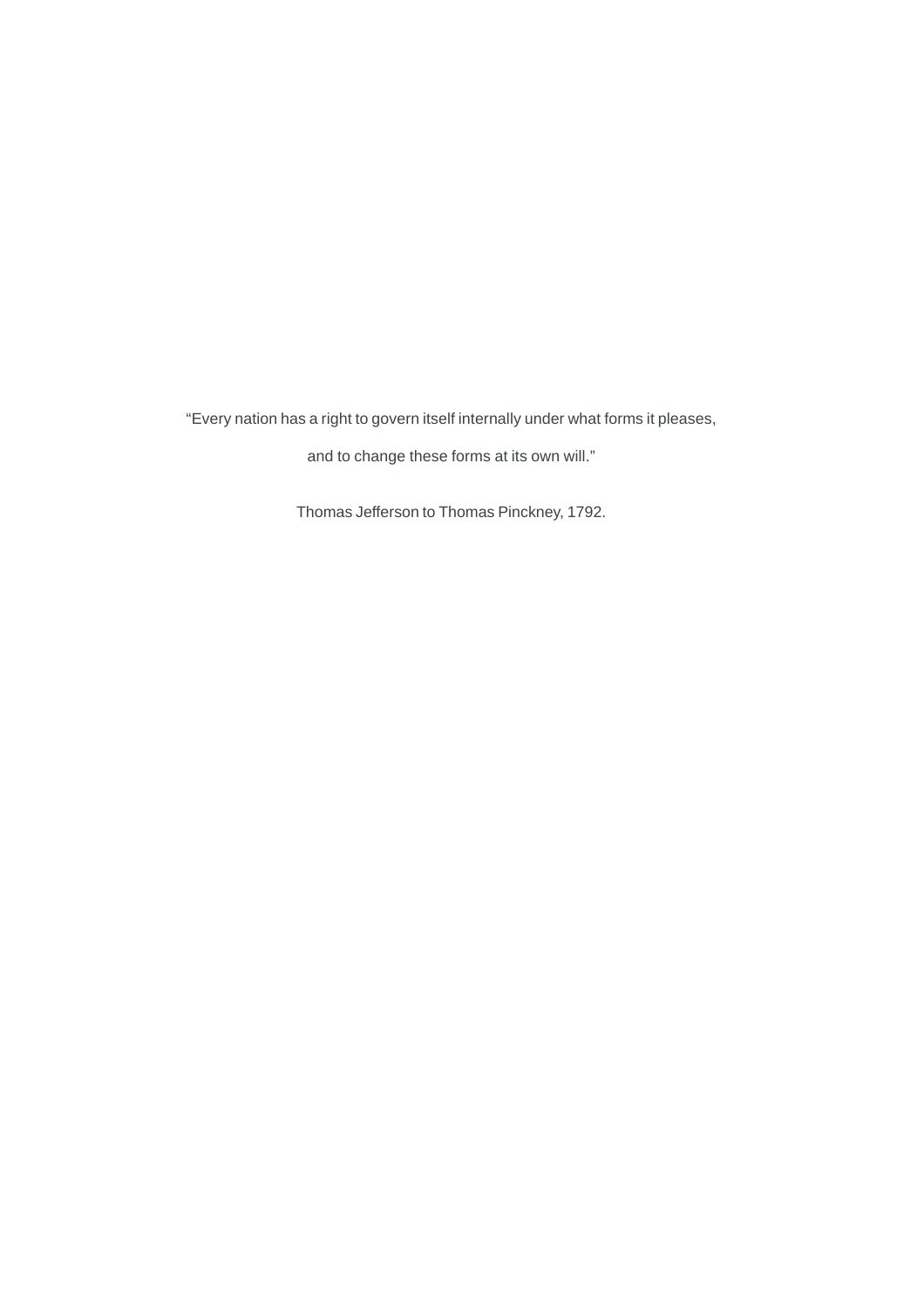# **Contents**

| Abstract                                                                                                                  | 4              |  |  |  |
|---------------------------------------------------------------------------------------------------------------------------|----------------|--|--|--|
| Introduction: Scanning the Environment and Methods of Exploring the Future                                                |                |  |  |  |
| The Future and Education                                                                                                  | 6              |  |  |  |
| Rationale for Direct Democracy                                                                                            | $\overline{7}$ |  |  |  |
| A Curriculum for Implementing a Direct Democracy                                                                          |                |  |  |  |
| A Vignette of the Future                                                                                                  |                |  |  |  |
| <b>Trend Extrapolation</b>                                                                                                | 13             |  |  |  |
| The Delphi Technique                                                                                                      | 16             |  |  |  |
| Scenario Building                                                                                                         | 20             |  |  |  |
| Illustration I - Scenario Building                                                                                        | 20             |  |  |  |
| <b>Futuring Trees</b>                                                                                                     | 24             |  |  |  |
| <b>Illustration II - Futuring Tree</b>                                                                                    | 26             |  |  |  |
| Conclusion                                                                                                                | 27             |  |  |  |
| Bibliography                                                                                                              | 28             |  |  |  |
| Webliography                                                                                                              | 30             |  |  |  |
| Websites related to Direct Democracy                                                                                      | 31             |  |  |  |
| Appendix I Curriculum for Implementing and Teaching Direct Democracy                                                      | 33             |  |  |  |
| Appendix II Action Plan for Implementing and Sustaining Direct Democracy                                                  | 38             |  |  |  |
| Appendix III Open-Ended Questions for Social Studies and Political Science Teachers                                       | 40             |  |  |  |
| Appendix IV Likert Scale Items Survey for, the Public, Legislators, and<br>Social Studies and Political Science Teachers: | 41             |  |  |  |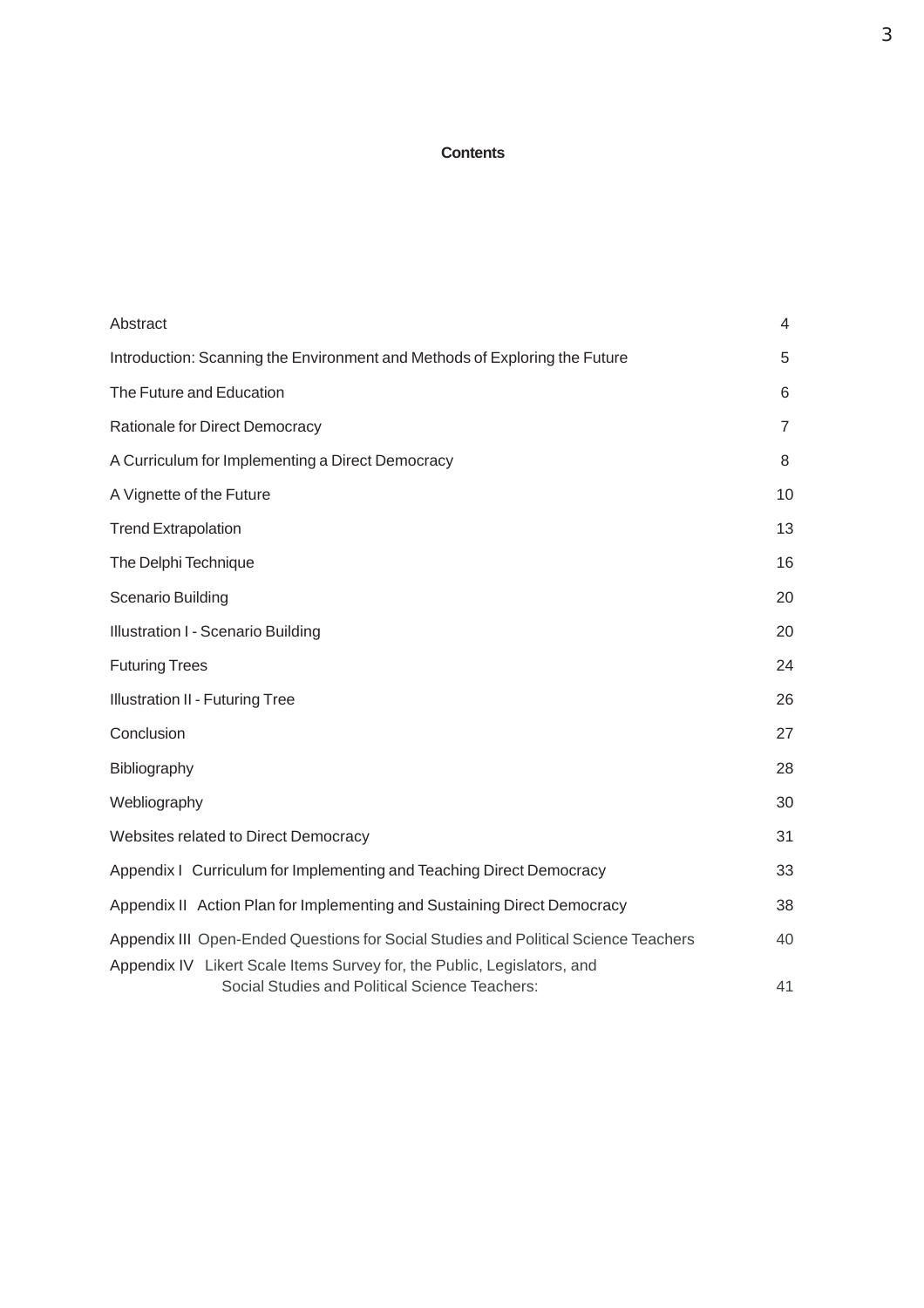#### **Abstract**

Technology and social movements are changing the world educationally, socially, politically, environmentally, economically, and culturally at a rapid pace. The issue of technology is permanent in the sense that technology will always affect how life and educational processes are conducted, however, new technologies are constantly being introduced so that one needs to constantly become acquainted with and trained in new technological techniques so, in that sense, the effects of technology are transitory or temporary. The concepts previously mentioned, since they exist in the realm of ideas (as expressed in Plato's Theory of Forms), are lasting but any manifestations of them within the physical world are transitory so, for example, the concept of democracy is enduring but the methods of implementing it are temporary as are the tools and applications of technology. This paper explores the future uses of the accelerating growth of technology and the educational system especially for the implementation of direct democracy in the United States of America and in the world.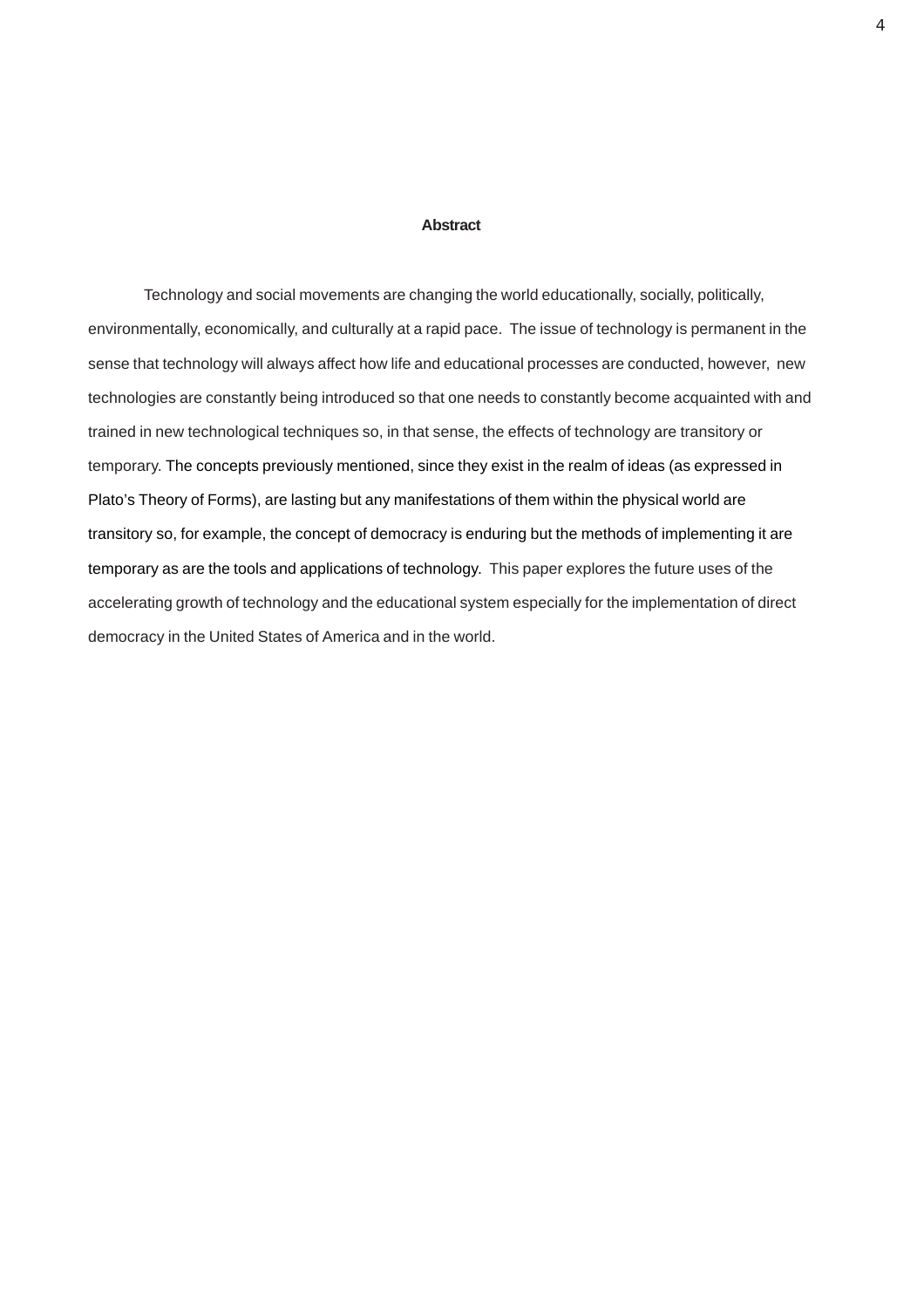#### **Introduction: Scanning the Environment and Methods of exploring the Future**

One method of examining the future is speculation by futurologists. Some of these are: John Naisbitt (Megatrends, Megatrends 2000, Megatrends Asia), Alvin Toffler (Future Shock, The Third Wave), and Hamish McRae (The World in 2020).

Also the contribution of **science fiction writers, artists,** and **inventors** should be mentioned. Science fiction writers such as Jules Verne (television, submarine, space travel), H.G. Wells (social systems, beyond earth communication), Arthur Clarke (satellites), and Mary Shelly (organ transplants) all helped shape the present with their imagination. Also, artists, inventors and imaginative geniuses such as Leonardo da Vinci (airplane, helicopter, etc.) and Thomas Edison (light bulb, phonograph, motion picture film, camera, projector, etc.) helped move society and technology towards the future as well. These examples could be considered as types of Scenario Planning.

In exploring the future, one area that can not be overlooked is the **supernatural**. In Asia, on many street corners and, in some areas, entire sections of a street, there are fortune tellers who reveal or look into a person's future for a fee. They can use tarot cards, palm reading, dreams, thoughts, and numerology to look into the future. Some use crystal balls, interpret prophets or psychics' (such as Nostradamas) enigmatic predictions, and some people might use witchcraft, Ouija Boards, seances, in addition to other methods. People also refer to horoscopes to discover the future or make decisions about the future. In religious approaches, people also pray to have an affect on the future. People can also use superstitious devices such as holding a lucky charm or not engaging in some potentially inauspicious superstitious activities. There are also more random approaches to affecting the future such as gambling or throwing dice. Though many people do not believe in some of these activities, these activities do have an affect on the future since some people — even some presidents and world leaders — base some of their decisions about the future on these methods.

Other events or ideas that affect the future are: technology, social movements, religion, attitudes, wars, the economy, health or disease, environmental conditions, and natural and man-made conditions and catastrophes to name a few.

Seven futuring tools (methods of planning for and affecting the future) mentioned in *Futuring Tools for Strategic Quality Planning in Education* (1999, Alexander, A. & Serfass R.) are **Trend Extrapolation, the Delphi Technique, Morphological Analysis, the Crawford Slip Method, Scenario Planning, Cross-Impact Analysis,** and **Futuring Trees**, all of which should satisfy four criteria of functionality, simplicity, time-testedness, and interconnectivity.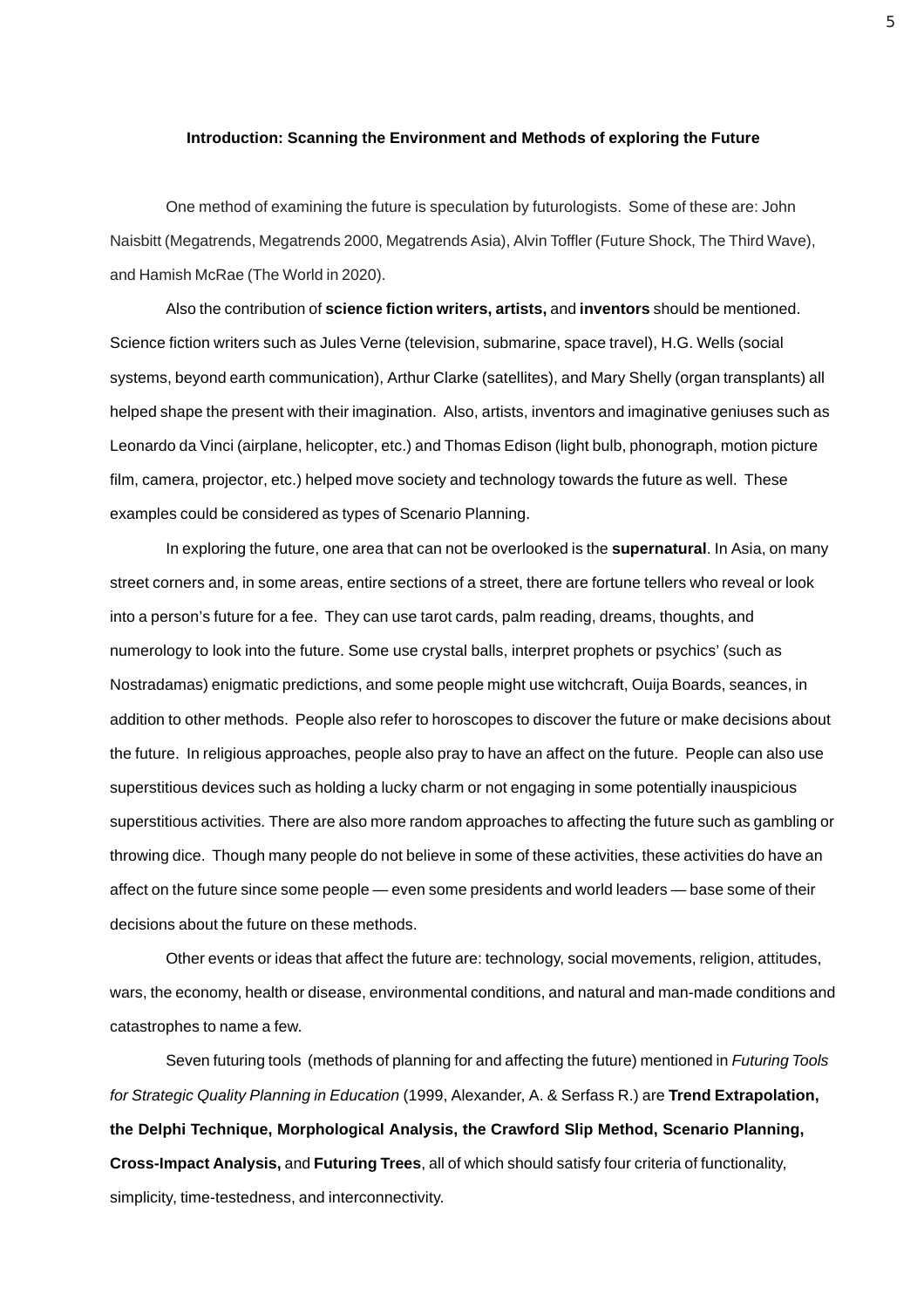# **The Future and Education**

In the educational field, one example of a new use of technology is the use of distance learning using online instruction via the Internet using the invention of the Millennium Technology Prize recipient, Tim Berners-Lee. In addition to technology, issues that impact the living and professional environments are the decentralization of all processes, globalization, and the democratization of society. An example of a new use of technology is online and distance learning which are the wave of the future in this global village in which we all reside. In addition to technology, issues that impact the living and professional environments are the decentralization of all processes, globalization, and the democratization of society. My interest is in developing, by utilizing the educational system, a system of direct democracy which is essentially having citizens vote directly on legislative issues rather than only electing representatives who can, after elected, vote any way they choose. The implementation of a direct democracy was previously considered impractical, or not possible, on a large scale, but now with the advent of computer and Internet technology it is possible and feasible.

Thomas Heaney in *Adult Education for Social Change: From Center Stage to the Wings and Back Again* views adult education as participatory and as a tool for social change where educational progressivism is the modern approach to educating the public. " 'Adult education turns out to be the most reliable instrument for social actionists' since it assures that any action undertaken would be authentically democratic" (Brookfield 1984). Eduard Lindeman, as influenced by John Dewey (*Democracy and Education*), considers adult education to be intertwined with democracy, social action, and control by people over their daily decisions. To Lindeman, adult education equals social change, a method to create good and productive citizens. Even if education is viewed as a "great selector" rather than a "great equalizer" (p. 4), each person can, as a result of education, find their niche, based on their abilities and merits, within a democratic society. The concept of using the educational system to implement a direct democracy is closely connected with the ideas expressed by Heaney, Miles Horton, Paulo Freire, and Jack Mezirow since their approach is to empower the populace through education in order to create a democratic society. It is necessary to have an educated public in order to have a direct democracy work efficiently so democracy is dependent the educational system to survive and prosper.

Direct democracy is a concept which began in ancient Athens, Greece where all citizens voted directly on legislative issues. In the modern world, direct democracy was considered impractical to implement on a large scale but it is now possible with the advent of computer and Internet technologies. I think some version of what I am proposing will happen in the future since people should determine their own future and methods of government which is, after all, the meaning of democracy even though there is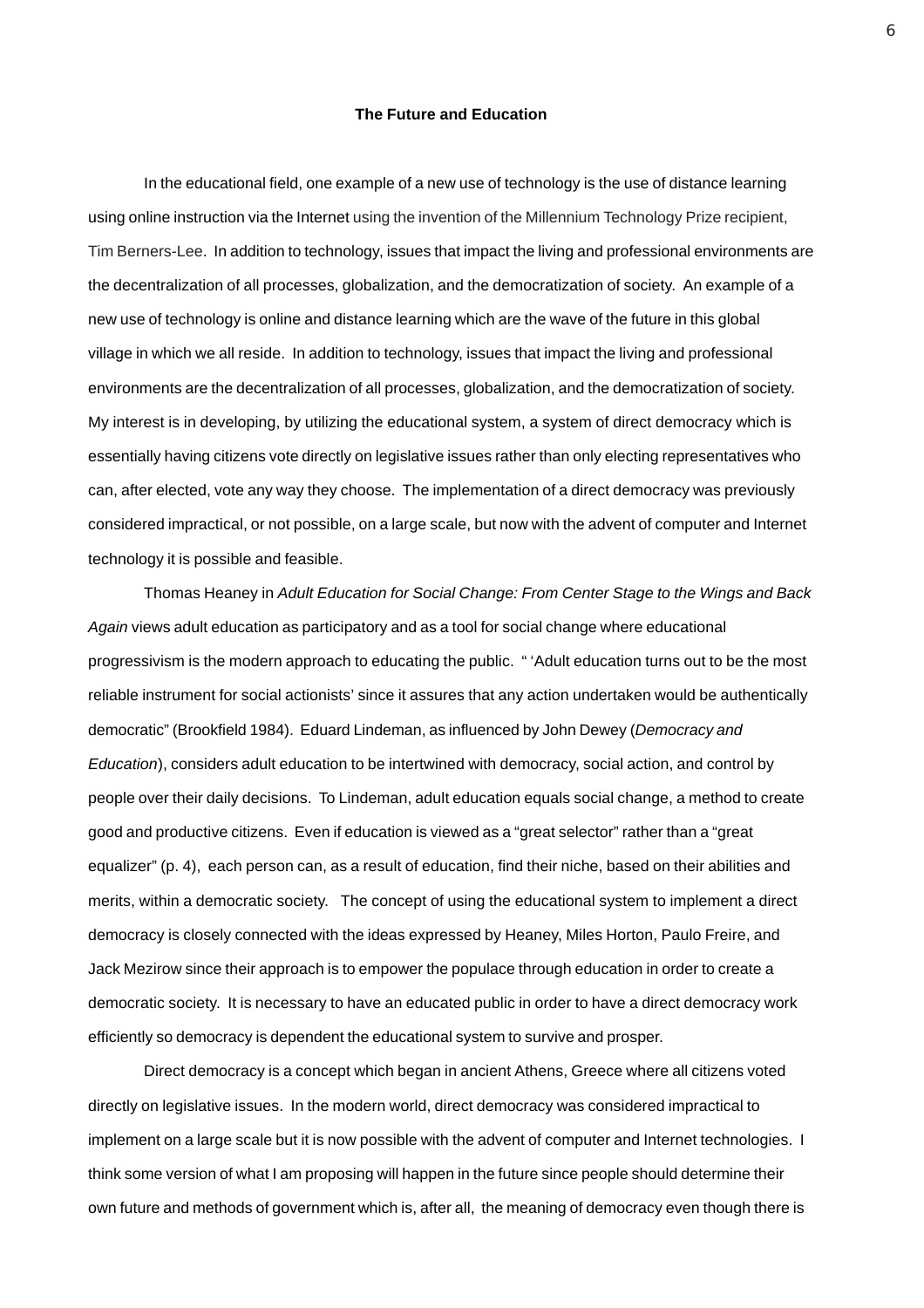always resistance and skepticism to new ideas — though beginning 2500 years ago, democracy can hardly be considered a new idea. The same people who are concerned about Internet fraud for voting are probably unconcerned about online banking transactions, which is how practically all funds are transferred nowadays, and the same type of technology can be used in Internet voting. Also, perhaps some legislators feel that their jobs and roles are threatened but my idea involves adding direct democracy to the representative legislatures and not replacing them completely.

#### **Rationale for Direct Democracy**

One challenge in the implementation of a direct democracy is the method or curriculum for dispensing the information in cultural institutions such as schools. Computer and Internet technology can supply the forum for the voting of citizens to occur and schools and community and governmental organizations can supply the knowledge, information, and training for the implementation and continuing use of a direct democracy.

When the United States Constitution was written, the forefathers wrote an all-encompassing and a sweeping document that is still relevant, has stood the test of time, and has withstood the difficulties, controversies, and amendments that have occurred during its existence. But this document was written around 1776 and the society at the time was very different from the society of today. The forefathers, even with all of their foresight and all-inclusiveness were not able to factor in dramatic future changes in technology and, resultingly, in society. They could not have foreseen a future with telephones, radios, televisions, cars, airplanes, jet engines, rockets, computers, the Internet, etc. Now that the new technologies are here and will continue to grow, advance, and be perfected, we need to examine how this affects society, the government, and the Constitution.

In its military campaigns the government of the United States says it wants to promote and protect democracy. But is the United States a democracy? No, it is a republic or a representative democracy. An example of a democracy within the United States federal government is the U.S. Congress where the members debate and vote usually for a simple majority to win a case or a referendum or to pass a bill. When a presidential election is held today well over 100 million people can vote. The United States Constitution created the electoral college for, I have heard, several reasons and one of them is to prevent mob rule (but isn't that what democracy is?) or for a government run by the uneducated (though now, most people are receiving high levels of education in comparison with the past of the forefathers). Another possible reason that the electoral college was institutionalized was because, at the time the Constitution was written, if a national election were to be held, tallying the votes would be an almost impossible task.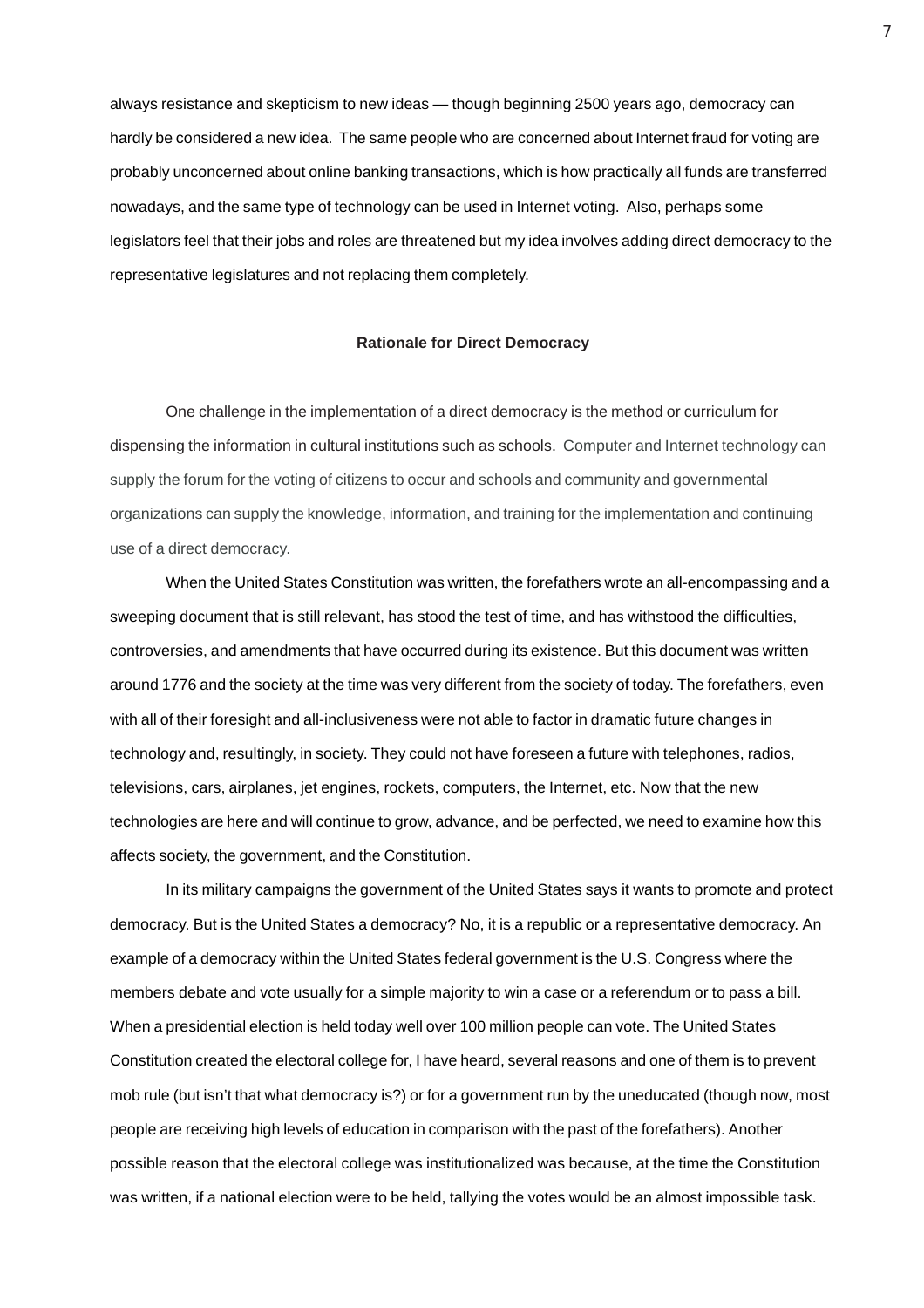Then, a sack of votes, or the results of local voting, would have to be sent by a messenger riding horseback. Just carrying the votes from California (or Georgia, during the time of the 13 colonies) to Washington, D.C. could take weeks, that is, if they ever got to their destination. Today, we live in a very different world where messages are transmitted instantaneously worldwide via telephones, computers, or the Internet.

My idea is not to eliminate the U.S. Congress as it exists now but to add a new section: the Public Assembly. The passage of a bill would require a majority vote in each of the 3 sections: the House of Representatives, the Senate, and the Public Assembly. The difference in the three sections is that the Public Assembly would have many more voters. (A similar concept could be utilized on the state and local levels also). Some might think of the idea as revolutionary but I prefer to call it evolutionary. I think the technology of computers and the Internet is much more revolutionary and what could be more revolutionary and radical than the American Revolutionary War and the accompanying documents of independence? The Iraq War is also revolutionary but it was instigated externally whereas the American Revolution was instigated internally by the local inhabitants who understood the culture in which they lived — and that is a big difference.

After the 2000 Presidential election, and since the Democratic candidate, Al Gore, got at least 530,000 more of the public's votes, it was surprising that, during the aftermath of that election, there was not a movement, or even a discussion, about a replacement of the Electoral College system but apparently most people seem to be accepting of that system at the present time. Also, the concept of the Public Assembly, would not necessarily exclude the existence of the Electoral College, that is a separate issue and it could be decided at some future time to either modify or eliminate that system. With my described idea it would be possible to retain the Electoral College and still have the Public Assembly. The preferred method of implementation of this idea is to proceed in an evolutionary, gradual, and nonviolent way and build the system by avoiding the mistakes of , and building on the successes, of the past.

Basic principles and concepts, such as the laws of physics, are enduring however our interpretation or of their explanations or our theories about them may change over time as well as the methods of implementing some principles. People's attitudes and beliefs as well as technology are always changing, so it can be said the only constant in life is change. As expressed in a Buddhist saying: "you never put your foot into the same river twice." I think the idea of democracy has been constant throughout history but the institutions that implement the principles can be diverse, temporary, or changing. The idea I have presented, the idea of direct democracy, might be thought of as being too new for some people, though it can hardly be said that an idea that originated before 500 B.C. can be thought of as new.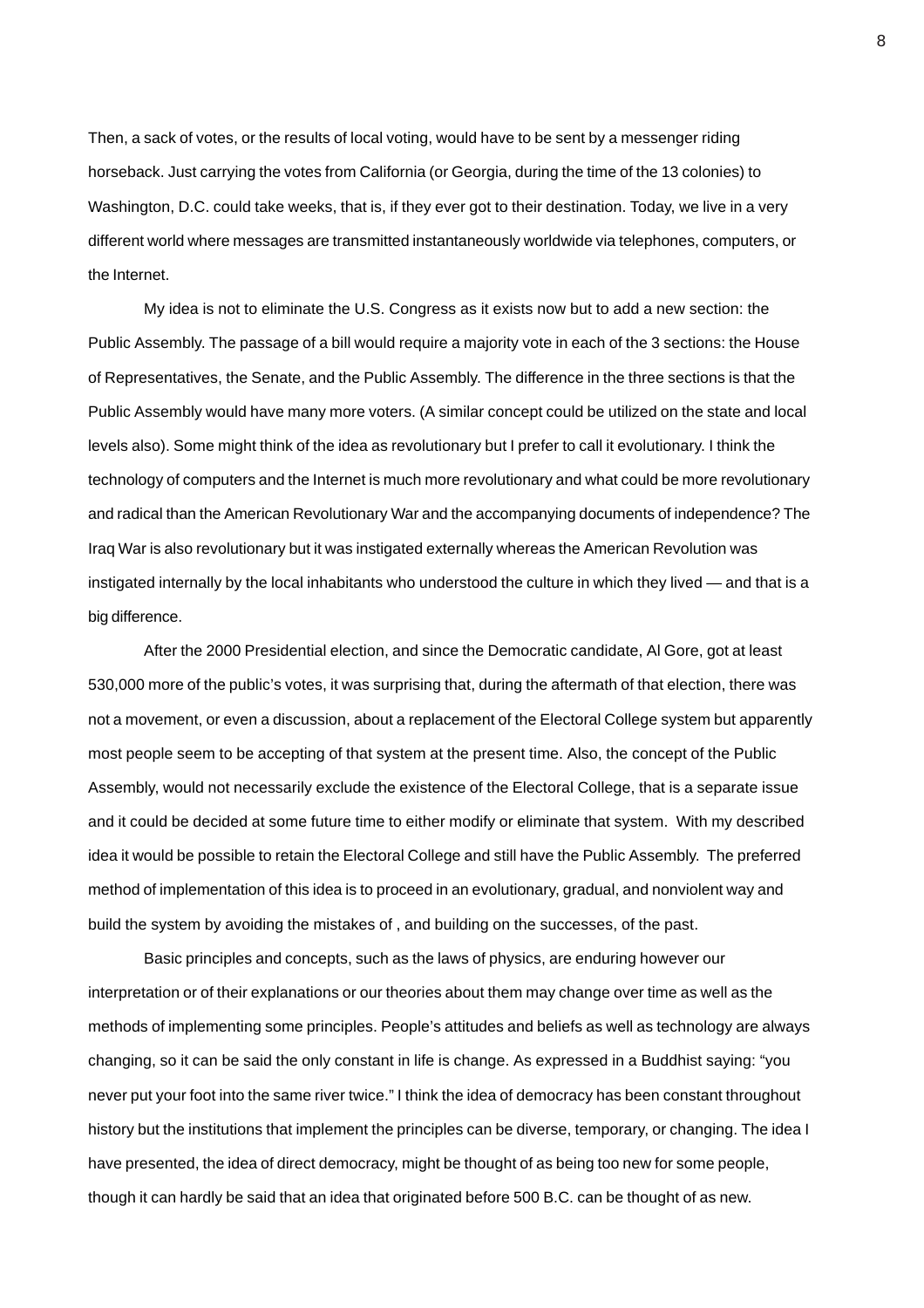#### **A Curriculum for the Implementation of Direct Democracy**

The curriculum would include the concept that democracy is one of the essential principles to be instilled through the educational system and follow the philosophy of essentialism which states that some trends, topics, or subjects are timeless and universal — and are therefore essential to learn — and should always be included in every person's education. The social studies and political science classes would introduce, early in the development of the curriculum — during the elementary school years — the first concepts of democracy as government based on the will of and for the good of the people or society. The curriculum would eventually include the history of democracy beginning with ancient Athens, Greece (and before) and its present forms of use today in various countries and institutions and studies of its various methods of execution. Also included in the course curriculum would be computer skills courses since thorough knowledge of computer and Internet usage would be needed to implement and sustain the continuing use of a direct democracy. Once the system is established and the procedures for its execution are in place and all of the necessary legislation is passed to secure its structure, procedural content, and continuing existence, the voters, or potential voters (who perhaps would require secured registration, training, and perhaps certification to qualify to vote), would learn how to research and read about issues to be voted on at the local, state, and national levels. Computer tutorials could also be developed to teach the learners how this is done and even provide some practice voting sessions and hypothetical situations to which they can respond.

After, and even before and during the discussion and implementation of a direct democracy system, the most important aspect of creating a system whereby the information and training necessary to maintain a direct democracy is to establish a curriculum, including the methods, institutions, and locations to dispense that information. The information could be dispensed in schools, both public and private, in home schooling situations, on the Internet, in books and magazines, and through commercial, governmental, and community organizations. The most wide-ranging method of disseminating this information would be through the public school system and colleges and universities.

The information could begin at home with the parents reading to their children with early learner books. The curriculum could begin with the pre-kindergarten students by having the students vote for what they like by placing balls into baskets and by showing flash cards showing the most basic ideas involved about the concept of democracy. The curriculum could progress up through the school system through the school system: through kindergarten, elementary, junior high school, high school, then through colleges and universities as well as specialized schools, post-secondary institutions, and other forms of adult education.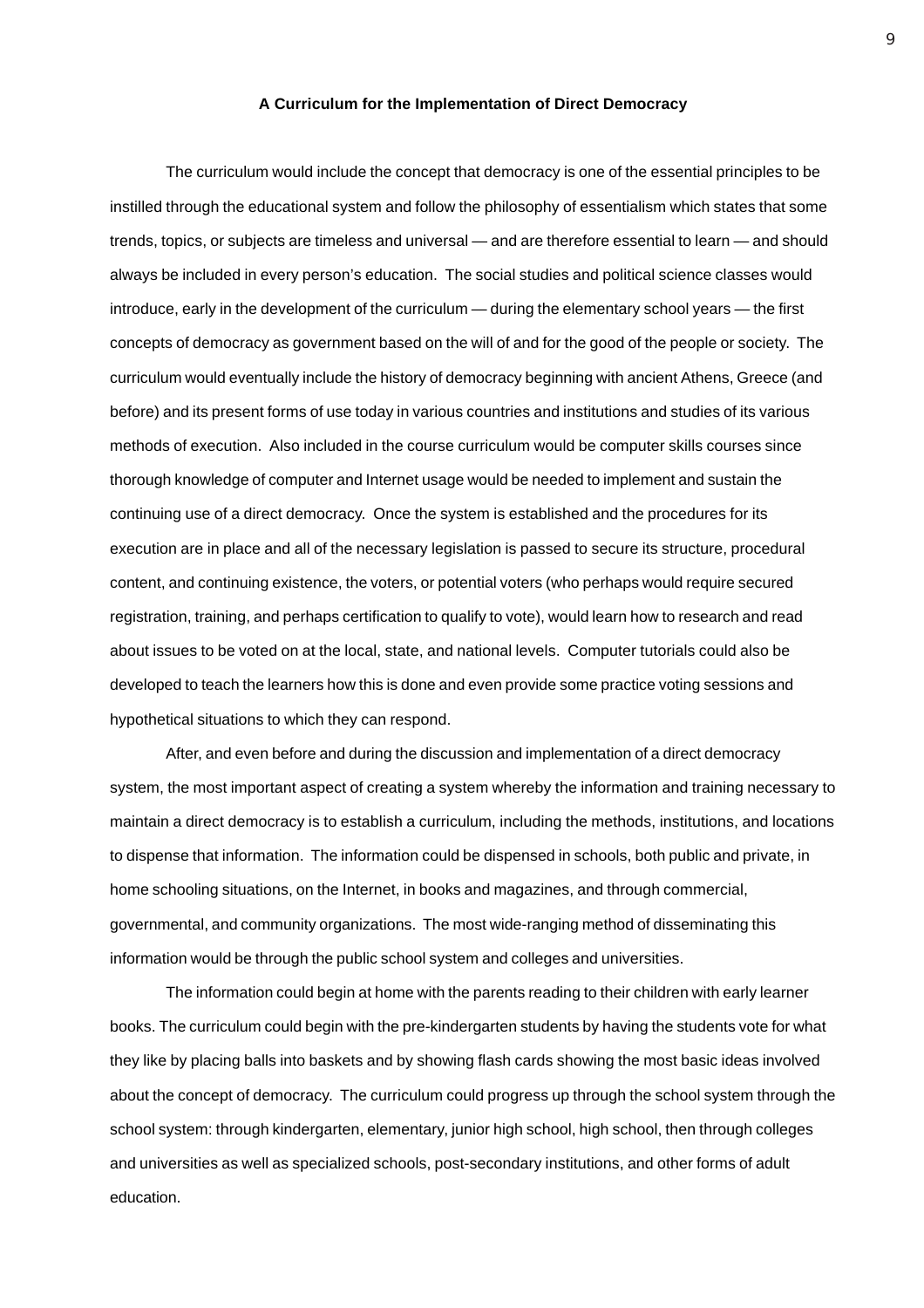Though the process can begin in part before that time, the proposed plan could take a generation of time to fully implement — and then it would continue to grow and evolve beyond that — which may sound like a long time compared to a human life span but is in fact a short time in historical perspective (and unnoticeable in the scale of an astronomical or a geological timeline). For now, this method can be done in conjunction with traditional paper ballots but in a generation of time people will be as familiar computers and Internet technology as your father is now with telephones (or now obsolete typewriters and vinyl records).

#### **A Vignette of the Future**

#### From *The Revolution Begins with You*:

This vignette imagines a rebel superintendent in Arizona in the year 2010 expressing her opinion and approach at a teachers' meeting:

"I'm glad to be here today," she begins. "I have the rules and regulations of this school district in my hand." She uncovers the object on the table and begins feeding the sheets into a paper shredder. "Nothing will stand in the way of learning in this community," she continues. "Before you utter the first 'but,' know that I am prepared to march with you from the school board to the state capitol to Washington to get you what you need, and we will take parents and neighbors with us. If I could give you money today, I would. What I can give you is the authority to start a revolution in your classroom, in every classroom and school, in this community. Name a social challenge, and there is a corresponding expectation that public schools will respond: violence, teen pregnancy, public health issues, and religious intolerance. Public schools are asked to address all these controversial issues and more in an increasingly transparent world where all decisions are subject to public scrutiny".

The term and concept of *evolution*, rather than *revolution*, can be used when changes are involved, especially social changes such as changes in the educational system. When change is to occur, a slow and natural growth is always the preferred method rather than a sudden, radical change of events and values, which usually only creates more problems of a different sort (witness the problems that are occurring now and that will continue to occur in Iraq, for example). To disagree with policies and react by destroying documents or, worse, by resorting to violence is usually an uncivilized way of expressing disagreement though at times there can be justification for civil disobedience as was the case with the Boston Tea Party or certain civil rights or anti-war protests especially during the 1960s. Also, sometimes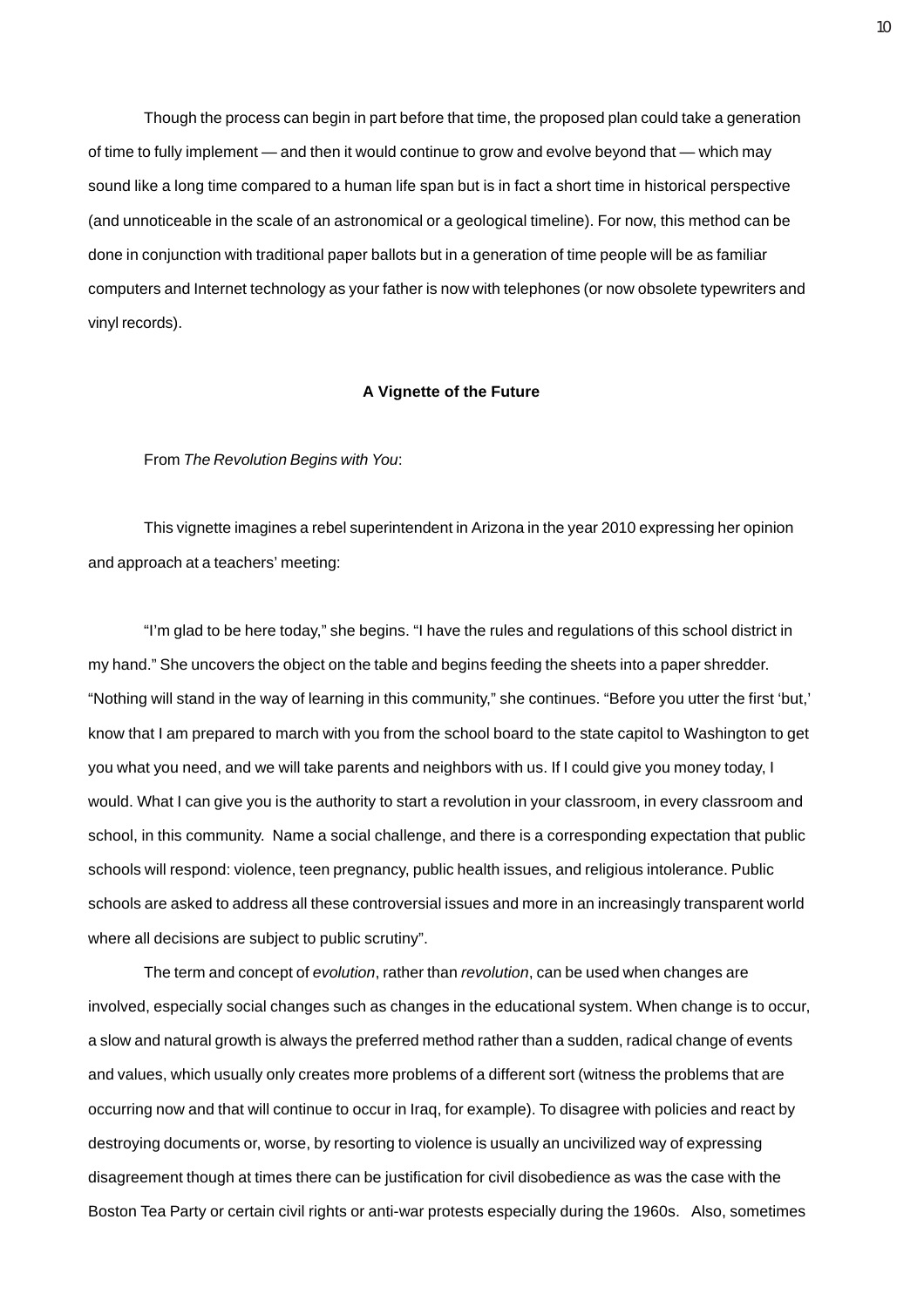expressing disagreement by following the prescribed channels of procedure is nonproductive or ineffective since those channels are often devised so that no or little change can actually take place and this is particularly true in highly bureaucratic and centralized societies.

The possibility now exists for revolutionary educational reform to occur in Iraq but with the infrastructure and public morale being destroyed daily it would be almost impossible to implement anything such as a new educational system at the present time. First their immediate biological needs would have to be satisfied and the infrastructure built or rebuilt, developed, and continued and then the processes of the educational system could be attended to. All of these processes would need to be considered simultaneously, not one after the other, but the basic needs (in the order of most to least essential of Maslow's hierarchy of needs: physiological, safety, belonging, esteem, and self-actualization) are the most essential of the needs that should be filled. Students in the United States or developed countries might have a fear or dislike of some aspects of school or of taking tests and so on but in Iraq the students and teachers have the additional fear of school for the reason that a bomb could explode there (or anywhere). The expressed and hidden agenda of introducing a new educational system might be to promote democracy and equality in Iraq (which was originally Mesopotamia — the Cradle of Civilization) and the Middle East but some Islamic fundamentalists think that the hidden agenda is to defeat Islam and replace it with Christianity, making the Iraq War (of 2002 to the present) to them a modern day Crusades.

In *Strategies of Change* Steven Vago states that planned social change, or social planning, consists of three components: targets, agents, and methods. Targets are the intended recipients of change, agents are the initiators or instigators of the change processes, and methods are how the goals of the change processes are implemented and, if successful, achieved. Change agents influence, promote, and implement innovation. Change methods comprise three broad categories according to Vago. The first are empirical-rational strategies which assume that people are rational and follow their mutually beneficial self-interests. The second are normative-reeducative strategies which state that people must change from antiquated ways to new ones. The third are power-coercive strategies which apply pressure using economic, moral, political, or even physical power or force. I think the empirical-rational should be the first attempted method in all cases with the others being resorted to only if it is determined that, for some reason, the empirical-rational is not effective in a particular situation. Of the three components of social change procedures — targets, agents, and methods — the issue of ethics is mostly concerned with the methods used by the agents to affect change in the target group. Effective planned change is change where the desired results of the change agents are achieved. In all cases, the right and civilized way to affect change is through rational, nonviolent methods and a violent approach always leads to disaster.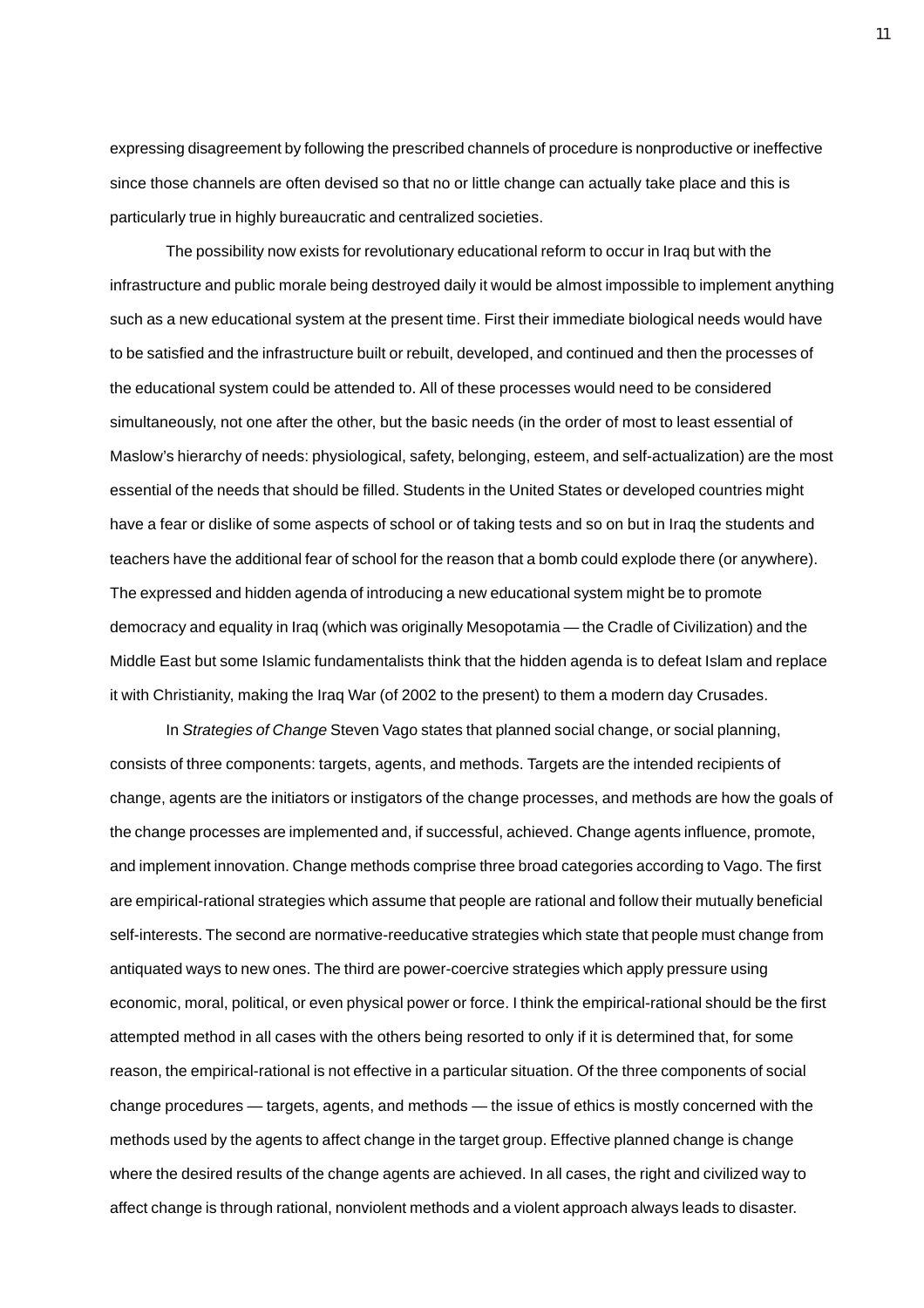As previously mentioned, technology and social movements are rapidly changing the world in many areas including educationally, socially, politically, environmentally, economically, and culturally. In the educational field, one example of the new uses of technology is the use of distance learning using online instruction via the Internet. In addition to technology, issues that impact the living and professional environments are the decentralization of all processes, globalization, and the democratization of society. In my idea of teaching and implementing the processes of direct democracy in the United States (as is practiced now in Switzerland, for example), the citizens would have a more direct affect on the legislative and governmental policies under which they must live and these changes would occur and progress at a natural pace.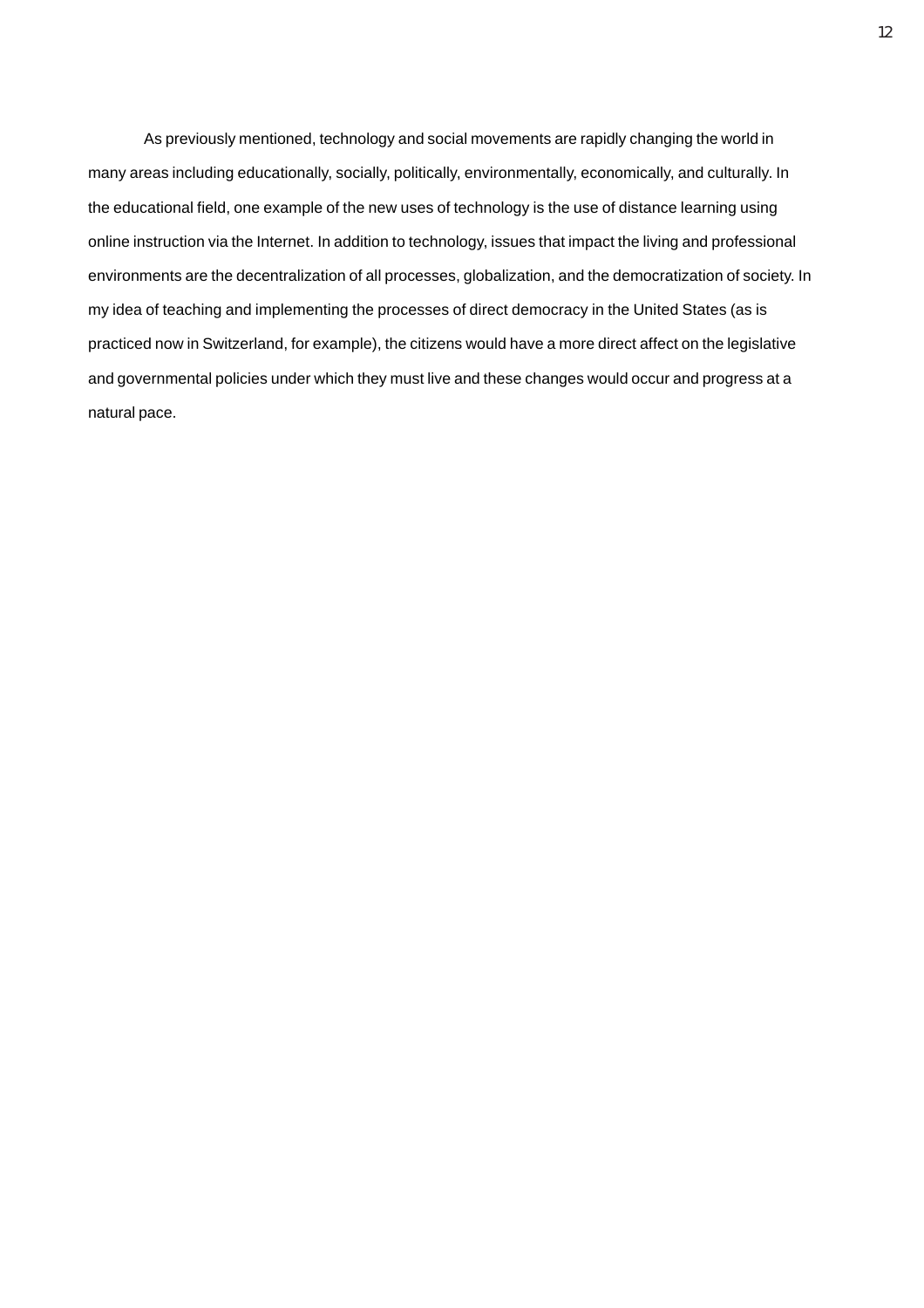The following are discussions of **Trend Extrapolation, the Delphi Technique, Scenario**

# **Planning,** and **Futuring Trees**.

# **Trend Extrapolation**

Trend Extrapolation is the "identification, collection, and analysis of past and present trend

patterns and their probable impact on the future of an organization" (1999, Alexander, W. & Serfass, R.).

Concerning **Trend Extrapolation**, several trends that affect society and educational systems

come to mind. Some of these trends are:

**New technology** — Technology will continue to make the people and machines of the world function faster and more efficiently but it also has the potential of making the world more dangerous.

**Population growth** — one estimate is that the population will continue to increase at a rate of about one billion people every ten years making the population of 6 billion in the present grow to about 11 billion in the year 2050 and this will have an impact on all facets of society.

**Decentralization** — The processes of society are becoming decentralized and democratized. This is now possible with new technology and besides making people able to communicate over great distances it also adds a level of security and strength to a population or nation since all of the people and resources are spread around a large area rather than all gathered together into one potential target area.

**Globalization** — Travel and communications technology are bringing the world closer together and businesses and organizations are establishing their operations worldwide thus creating a blending of local and foreign (foreign to the local culture, that is) cultures into one new world culture.

**Diversification of interests and populations** — People now have access to a wide range of cultural interests, professions, hobbies, and educational opportunities in which they can engage.

**Standardization of services** — In order to assure the above mentioned efficiency of technology, labor intensive processes will become more standardized

Henry Ford used the idea of an assembly line, called Fordism, where every worker was essentially

equal but performed a specialized function in the production process and F.W. Taylor (1949) studied a

lateral, rather than top-down, system of production, with labor being distributed in a lateral net-work rather than a hierarchy.

A. Chandler's study "*Strategy and Structure* (1962) shed light on the American corporation, focusing on General Motors (headed by A. Sloan in the 1930s) and du Pont. Chandler analyzed the defects of the centralized, functionally departmentalized structure and argued that the bigger a company grows, the more inefficient a hierarchy gets because the management can no longer deal with the increasing complexity of coordinating people. He concluded that decentralization will flourish, as it allows large companies to establish an organizational platform for better communication and coordination." (Dafermos, 2001). As a result of this trend, responsibilities within large organizations will be distributed into a series of groups and subgroups all the way "down" to the individual.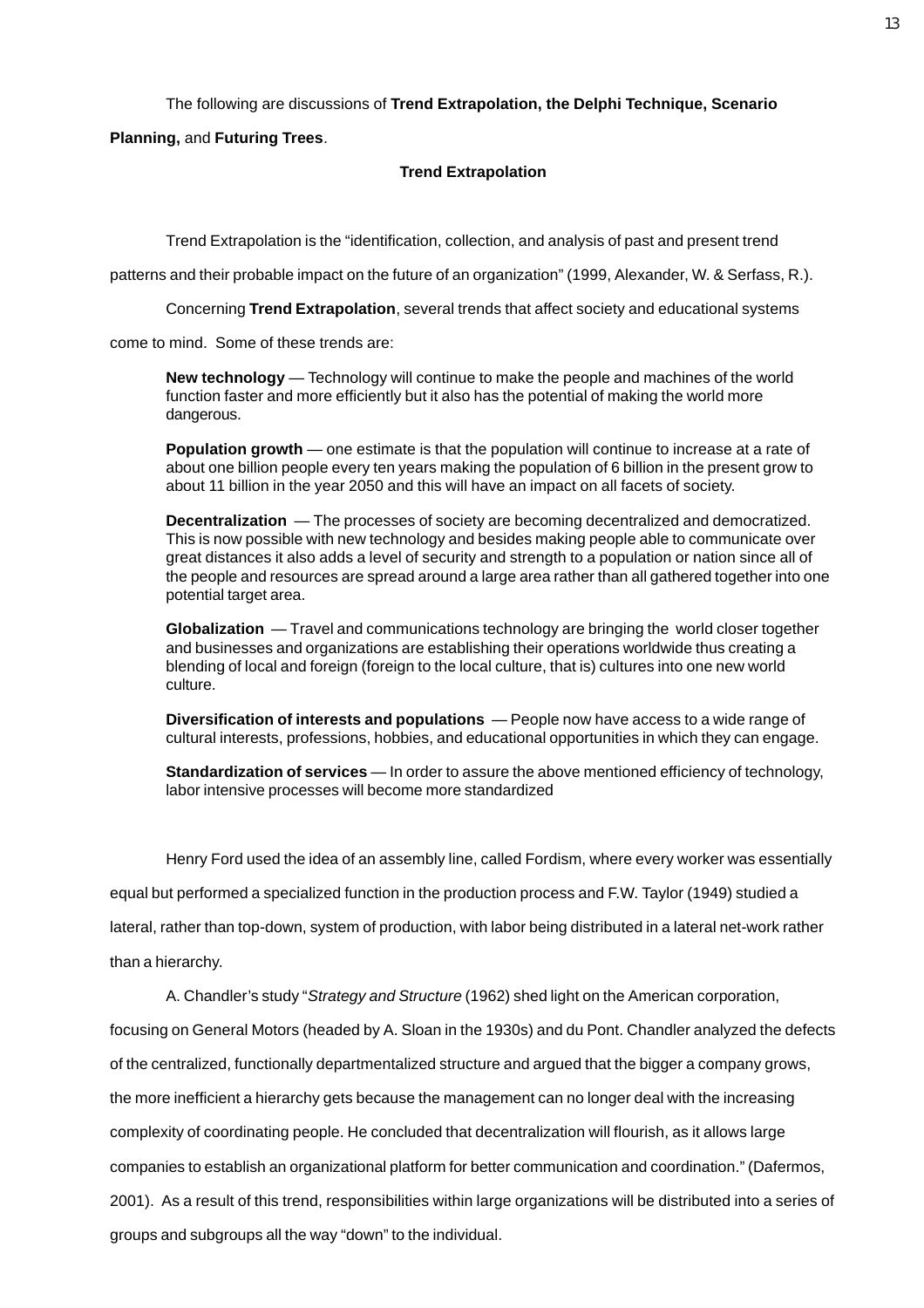With computers, telephones, and other communication and travel technologies it is no longer necessary to put everyone in a company or organization in the same building or location thus physically decentralizing organizations. Relative security from terrorism is another justification for decentralization. The events of September, 11, 2001 showed us that putting many people together in one spot creates a potential target for terrorists. The same argument can be made concerning cities too so that populations will begin to span out all around they countryside thus providing that much more security against any sort of 9-11 attack.

Democratization occurs not only through the ballot box of politics but also in social attitudes and in the capitalization of a free market society where each consumer or potential customer "votes" for a particular product or service with his or her money. Even China is becoming more economically privatized and capitalistic.

Concerning democratization, some, such as many people in the Asian countries, find some aspects of democracy (such as political campaigns) distasteful and undignified. Also, I think some their thinking goes along the lines of: "You wouldn't want an untrained person to pilot your airplane or perform surgery on you, would you?" So I think they think of people running the government as pilots of the "airplane" or ship of a nation and would not want untrained, unqualified people elected by the public running a government. I think some areas of governmental policy need to be determined by experts (but how are those experts to be selected?) — but elected legislators are not expert in all areas either. I think some issues would need to be screened, examined, and written about by expert committees — these are usually people university-educated in specialized subjects — and their policies voted on by a consortium of peers educated within that particular field but other issues can be decided on by the voting public and some issues by certified voters. Guidelines would need to be established (ay, there's the rub) to determine into which categories the issues to be decided on are to be placed.

The North Central Regional Educational Laboratory article, *Policy Issue Scanning — Emerging Policy Issues* mentions the trend toward standardization of curricula (but the customization of methods) and the availability of education to all and the assurance that every student is to receive at least a basic education and it mentions that "customized learning could be the counterrevolution to this current emphasis on standards-based education." The article recognizes a trend toward customized learning which can accommodate different rates and styles of student learning so that individualized learning plans can accommodate different rates and styles of student learning and the use of technology-enabled learning platforms, such as online courses, that connect students to options and resources beyond their classrooms.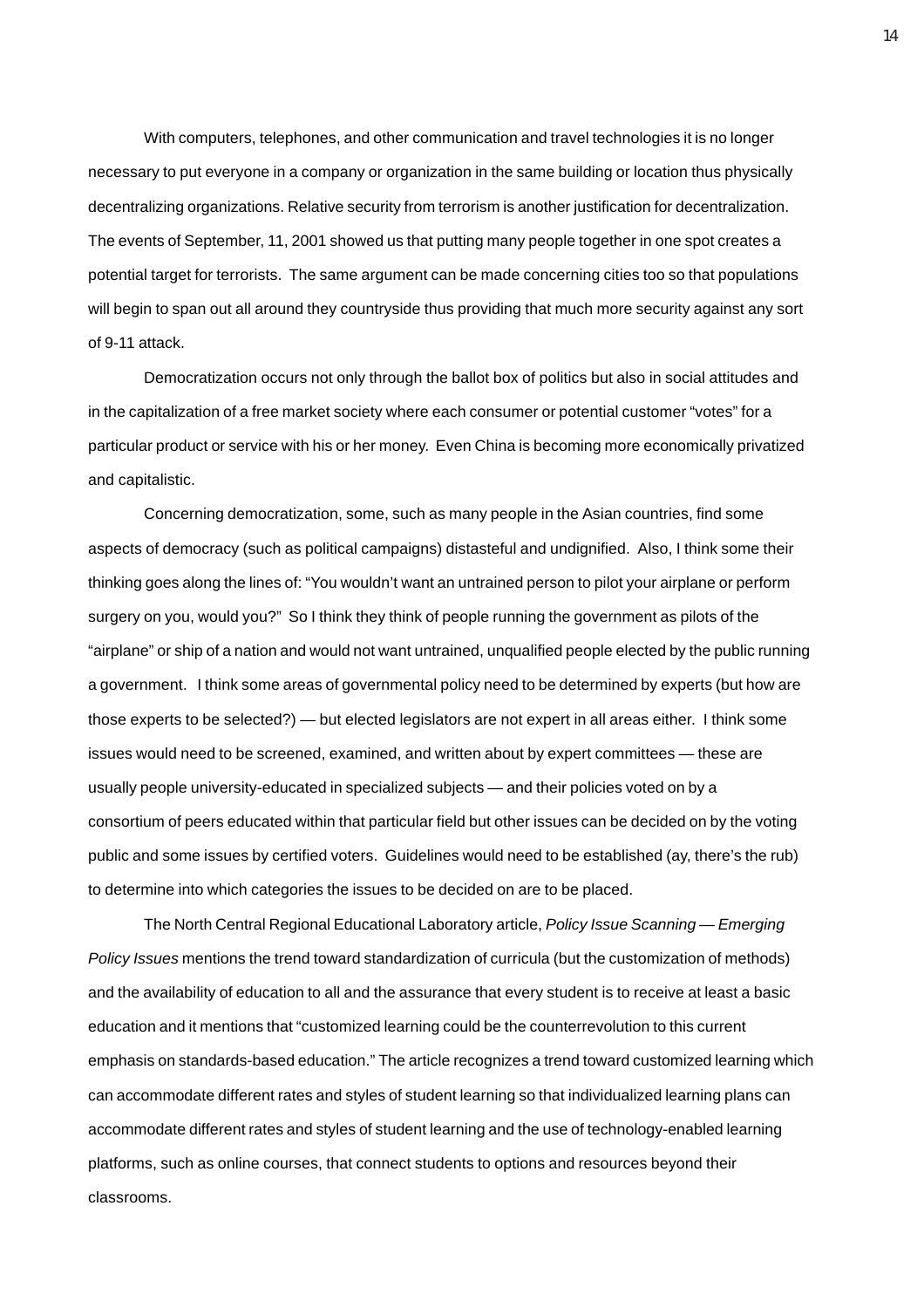The article includes a definition of the phrase "emerging issue" and how one is to scan for signs of an emerging issue so that a good seed can be grown and a bad seed can be either not planted or nipped even prior to becoming a bud. There is also a discussion as to how to initiate a strategic discussion about the future. In initiating change, the article suggests to think about "customizing and expanding learning opportunities", of schools as living systems, and of schools within social and historical context. The article asks: "What signs of leadership do you already see emerging in response to these issues?" and "What conditions would favor this leadership flourishing?"

In responding to possible future scenarios, the article lists three main issues that have emerged: quality, technology, and equality. This involves supplying quality education to all and the use of technology, such as online courses, to achieve this.

**Quality** — Impacts of Choice in Education. This also is through the use of technology and access and students will in the future have a wide range of choices with which to achieve their own goals and ultimately their self-actualization.

**Technology** — Relation of Education to Social Change. This involves the general decentralization of society and of the educational system and the use of the educational system for the democratization of society and for positive social change and reform.

**Equality** — Provocative Ideas in the Present

.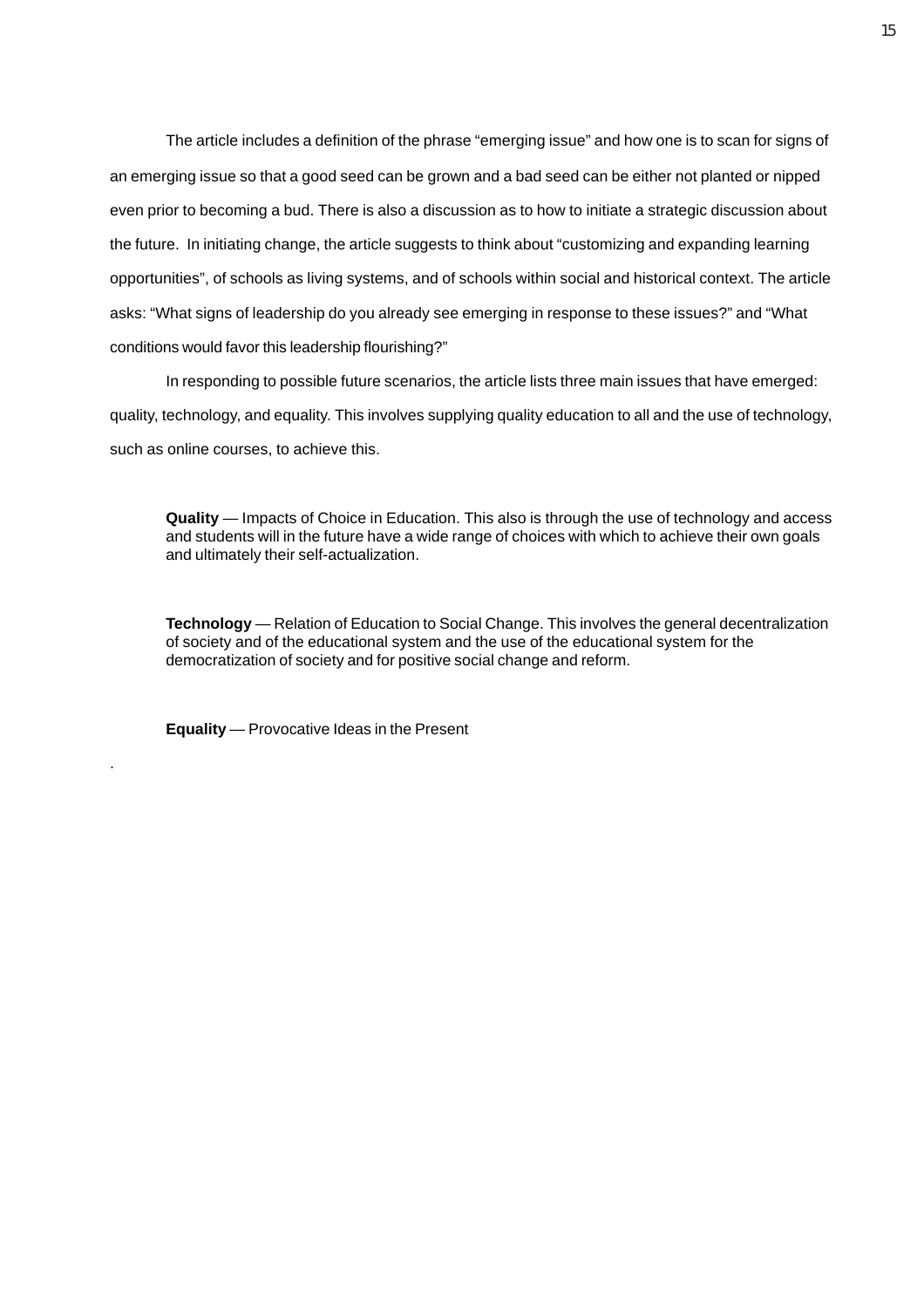## **The Delphi Technique**

The Delphi Technique is "a multi-step systematic process for extracting expert intuitive expectations of alternative futures" (1999, Alexander, W. & Serfass, R.) through the use of a series of expert panels.

The Delphi Technique alludes somewhat to the issue of fortune telling referred to previously but in this case the fortune telling, or guessing, is done by panels of experts. The term Delphi Technique refers to the perhaps mythical psychic forecaster of ancient Greece from the Greek mountain temple city of Delphi. The difference is that the oracle there, during those times, obtained the information through divine connection or introspection whereas the expert panels derive their information through educated guessing and speculation.

The Delphi Technique could also be considered as similar to a jury in a court of law or a jury of judges in a juried event such as an art show or a sports event. However, the difference is that a jury in a court of law is more or less a random collection of judges who are not specialists and who are not necessarily a jury of peers — as they are often purported to be — whereas a panels of experts are trained and experienced within a particular discipline or area of study. The panel of experts can try to not only foresee the future but also can suggest guidelines to be used with which to arrive at a desired future goal and suggest ways of avoiding potential pitfalls. The Delphi procedure involves a series of discussions and questionnaires, some of which can be anonymous, to obtain information from which decisions are made, conclusions are drawn, and forecasts are developed.

The Merriam-Webster Dictionary (2004) definition of "expert" is "one with the special skill or knowledge representing mastery of a particular subject". Though there might be some semantic variations of the term, that definition does not necessarily include the qualities of vision or imagination though there may be some individuals that are both expert and visionary. The visual arts, writing, and leadership (and others, including music) can have people who function at an expert level but the great practitioners of the arts would have what could be referred to as talent (or genius if they achieve a level or insight beyond that which has been previously achieved) and the experts in those areas mostly — mostly — would perform analytical, theoretical, or historical research functions related to those disciplines and a few of those might also be practitioners of those mentioned disciplines.

We are today still concerned with the issues such as genetic engineering (cloning and stem cell research), climate change (global warming including the new movie about the subject, The Day After Tomorrow), germ warfare (al-Qaida and others), and how the countries of India and China were working to create nuclear weapons (we are still concerned about nuclear weapons in these countries as well as the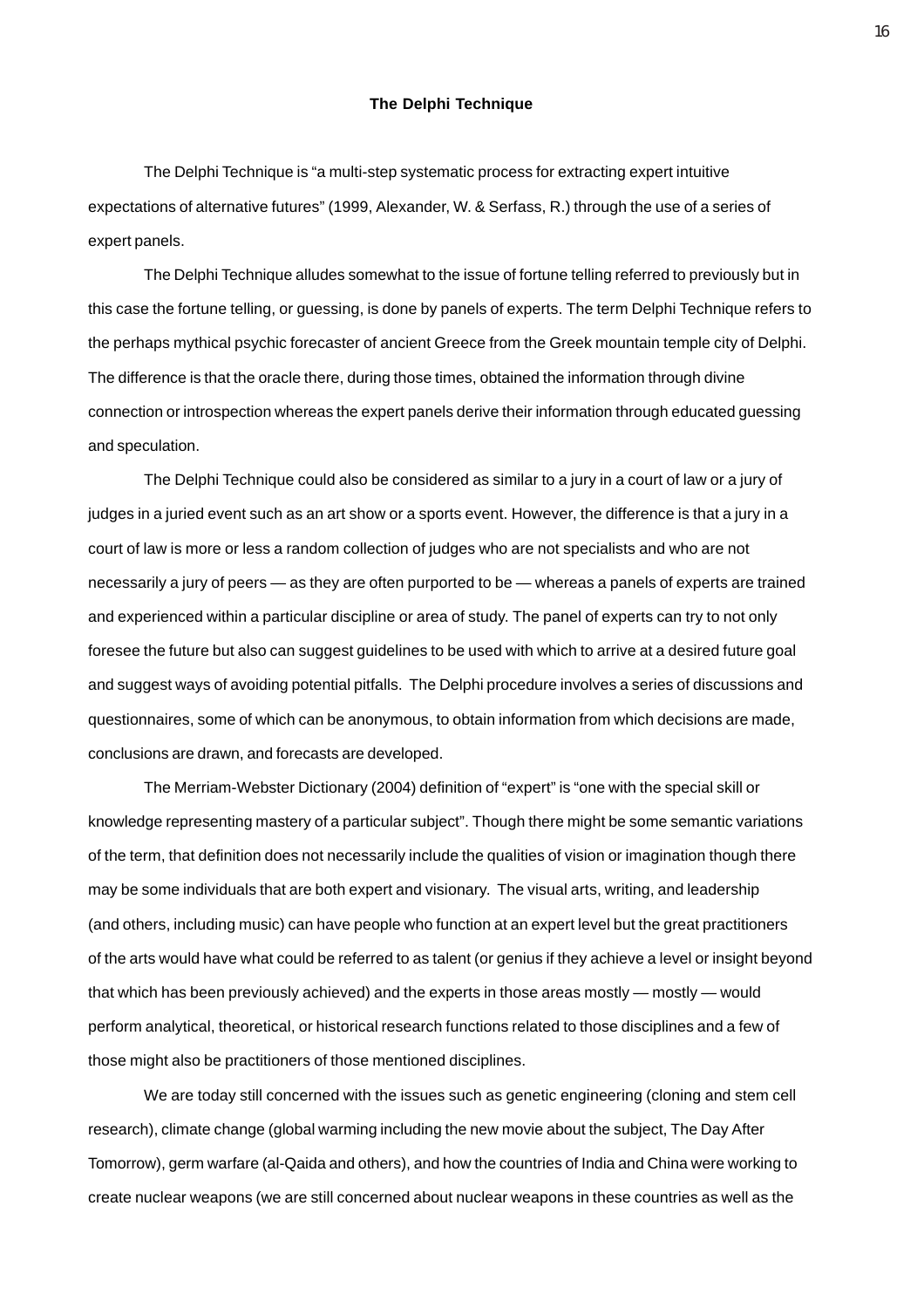search for weapons of mass destruction in Iraq and North Korea, among others). Unfortunately, much of the weapons of mass destruction information concerning the middle east was obtained via word of mouth from defectors from those countries rather than from experts so more expert knowledge could have been used in those pursuits. There are also ethical issues associated with entrusting experts with potentially harmful information such as what occurred recently, in Pakistan where it was revealed that the head nuclear scientist there had been selling nuclear material, technology, and technological information to various governments including Iran and North Korea over the past several years.

Expert scientists and scholars generally base their thoughts on history and on their collective knowledge and experience within their field of expertise. However, experts are generally regarded for the above mentioned values and not for their imagination or visions of the future and they generally tend to mention what can not be done rather than what can or should be done based on precedents and their knowledge of history within their field.

Experts should be highly regarded within the fields of their endeavors and they are repositories of relevant information within the field of their expertise and they are expert mostly in the areas of history and factual information. An expert should be highly educated — usually educated within a formal educational setting but also, possibly, within an empirical or experiential environment — within the field of their expertise. The experts, however, are generally not known for their imagination, innovation, and creativity, and that is where the ordinary citizens, as well as visionaries, artists, writers, and the like, come into play as they can submit ideas for the experts' scrutiny for plans for the best possible future for the most people. This process also demonstrates the value of democracy, the Internet, and other new technologies. If two heads are better than one then how much better are 6 billion heads (or selecting from 6 billion heads)? A good future might include some factor of luck, or being in the right place at the right time, but more often than not, it is the result of careful planning and the systematic execution of those plans. So experts and scientists, in concert with other sources, can play a vital role in guiding — if not predicting — the present towards a desirable future.

My idea of proposing and developing a direct democracy system would involve continuous panels of experts and this could be considered a type of a Delphi method. The previously mentioned extrapolated trends (new technology, population growth, decentralization, globalization, diversification of interests and populations, and standardization of services) would be incorporated into the future plan development process. After, and even before and during the discussion and implementation of a direct democracy system, the most important aspect of creating a system whereby the information and training necessary to maintain a direct democracy is realized, is to establish a curriculum — including the methods, institutions, and locations — to dispense that information. The information could be dispensed in schools, both public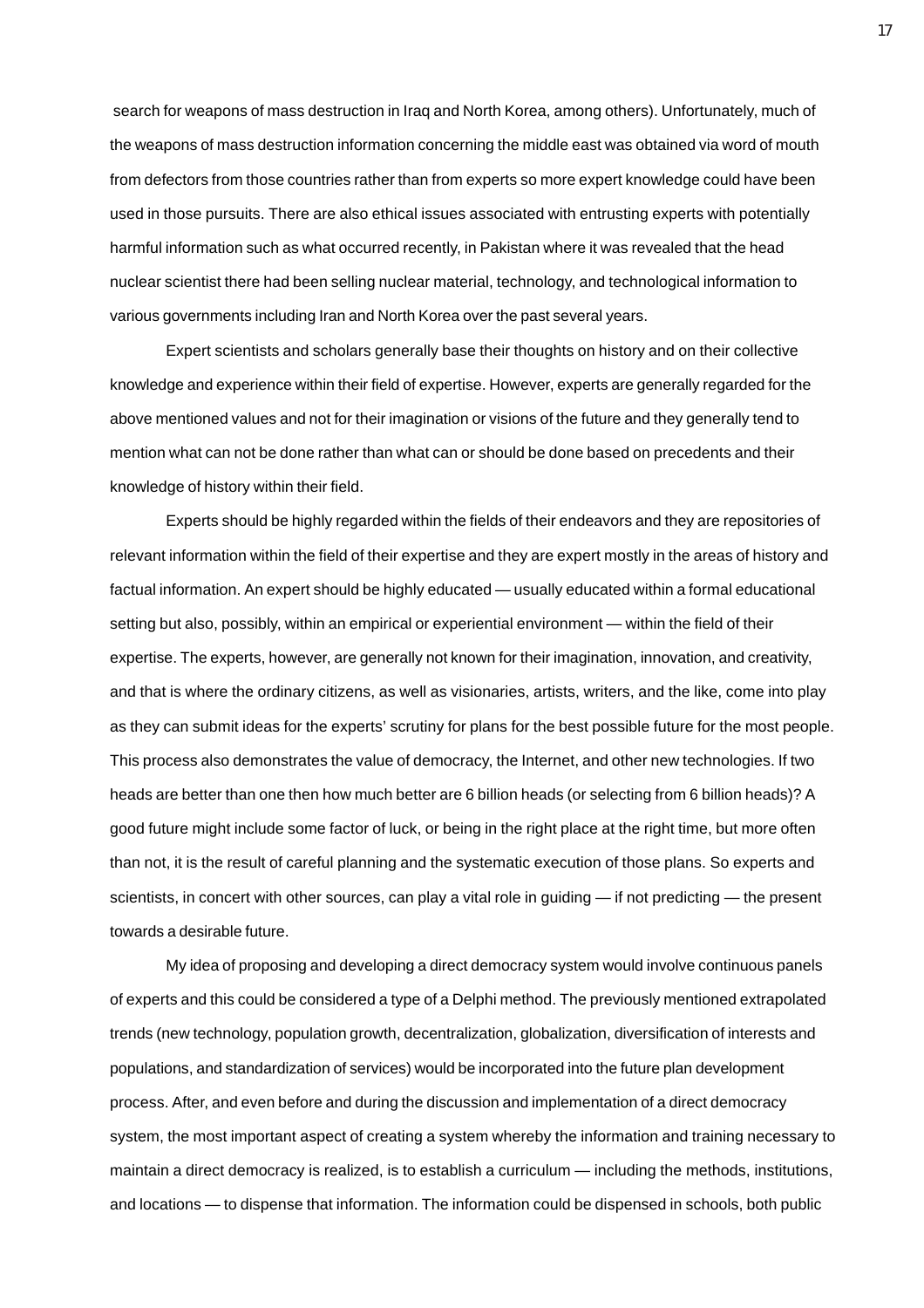in home schooling situations, on the Internet, in books and magazines, and through commercial, governmental, and community organizations. The most wide-ranging method of disseminating this information would be through the public school system and colleges and universities.

The concept would involve exploring what methods have been used previously to establish direct democracies (which are defined as the public voting directly on issues rather than through elected representatives who can, after being elected, vote any way they choose.), the history of democracy beginning with ancient Greece, and establishing a curriculum to be used to teach the principles and techniques of direct democracy in schools — primarily through social studies and political science classes. This could be achieved through a series of discussions, panels, and questionnaires involving a wide variety of stake holders and educated experts within given fields. The surveys and questionnaires could be given to the general public, politicians, and specialists within specified areas. Concerning how to introduce, implement, develop, and sustain a direct democracy by utilizing the educational system, the process would involve obtaining ideas from social studies and political science teachers for developing a curriculum. One approach would be to send an e-mailed questionnaire to Social Studies and Political Science teachers in public and private schools who teach levels from kindergarten to the twelfth grade and to those who teach in the post-secondary and adult education learning environments. The questionnaire could contain closed-ended and open-ended questions in addition to a blank suggestion space at the end of the questionnaire where the instructors can add any thoughts that they may have on the subject.

As the concept of direct democracy develops, and as it comes into daily use, there would constantly be the need for the advice of expert opinion. In areas of specialized knowledge, in medicine for example, governmental policies would need to be derived from experts within those areas and those ideas could be exchanged though the procedures of the Delphi Technique.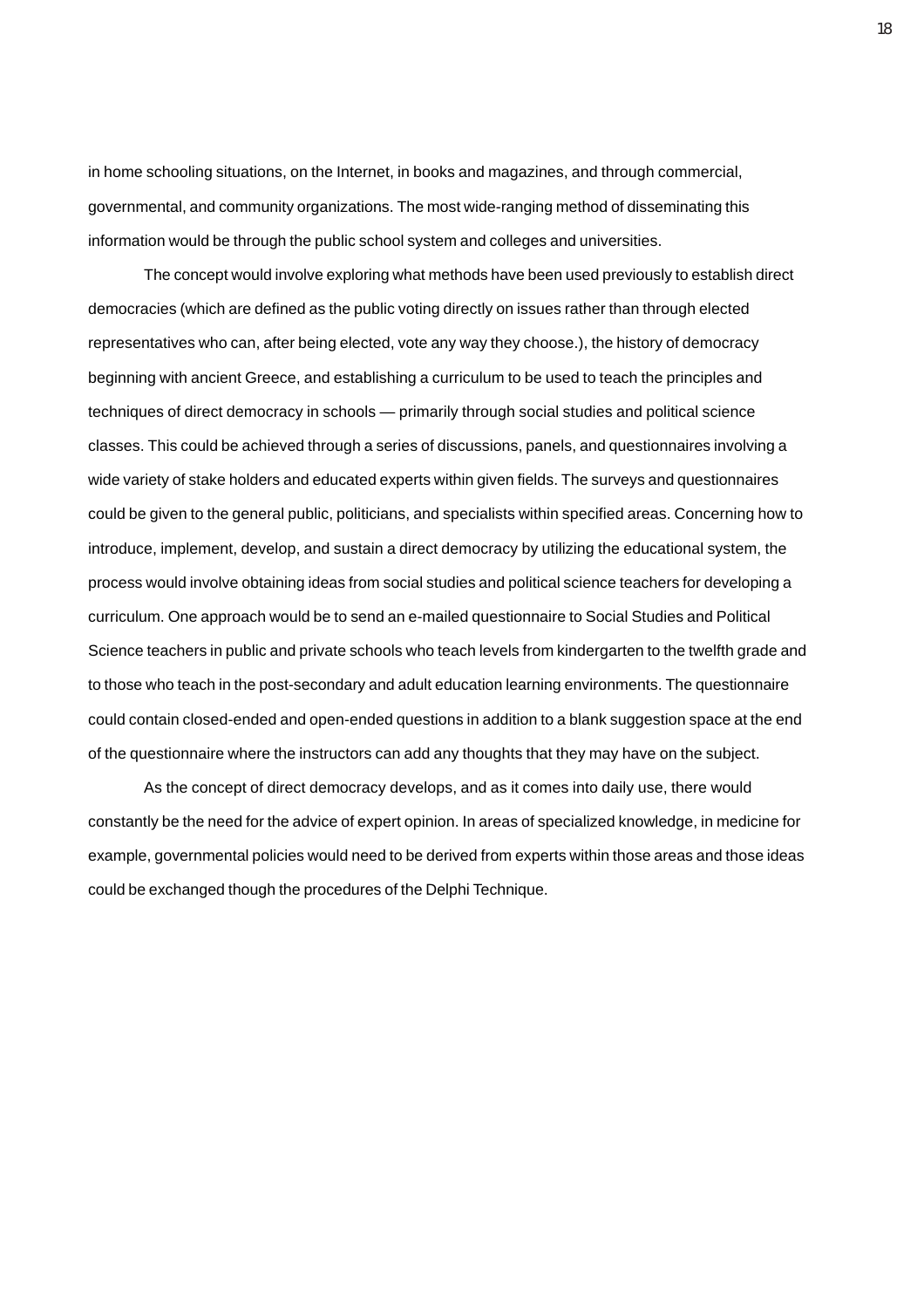The process could be used for each of the above-mentioned areas of development and for the maintenance of a system of direct democracy but the initial example of a survey of teachers is mentioned here:

Select a Team:

This would be a team of educators and government workers

Identify the Main Issue:

How to teach the history, concepts, and procedures of direct democracy in schools and alternative methods.

Develop a Questionnaire:

Suggestions for questions are submitted by a collection of authors.

Select a Panel of Experts:

A panel of governmental and educational experts selects the questions for the questionnaires.

First-Round Survey (Appendixes III and IV) and Tally:

These are collected from paper and emailed surveys

Second-Round Survey and Tally

Third-Round Survey and Tally

Interpret the Results:

These are interpreted by the initial team, the panel of experts, and a third panel formed for the purpose of interpreting the results.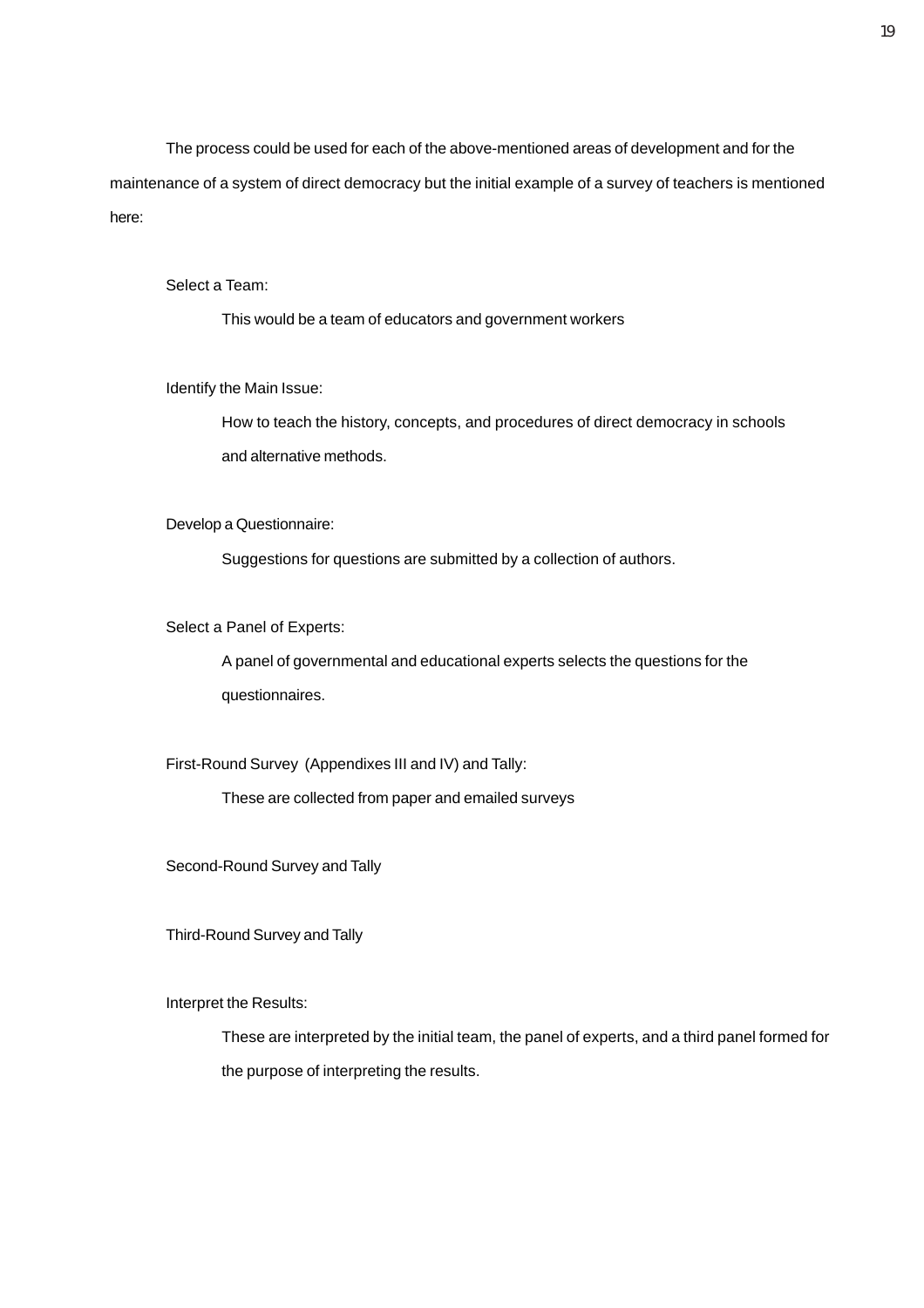# **Scenario Planning**

Scenario Planning is "a process for developing stories or a likely series of events that provide probable futures for the purposes of decision making" (1999, Alexander, W. & Serfass, R.)

Four possible future societal scenarios are listed below:

Scenario 1: eastern-style hierarchal, Confucian democracy

Scenario 2: totalitarianism, communism

Scenario 3: direct democracy

Scenario 4: representative democracy



# **Hierarchical**

Participatory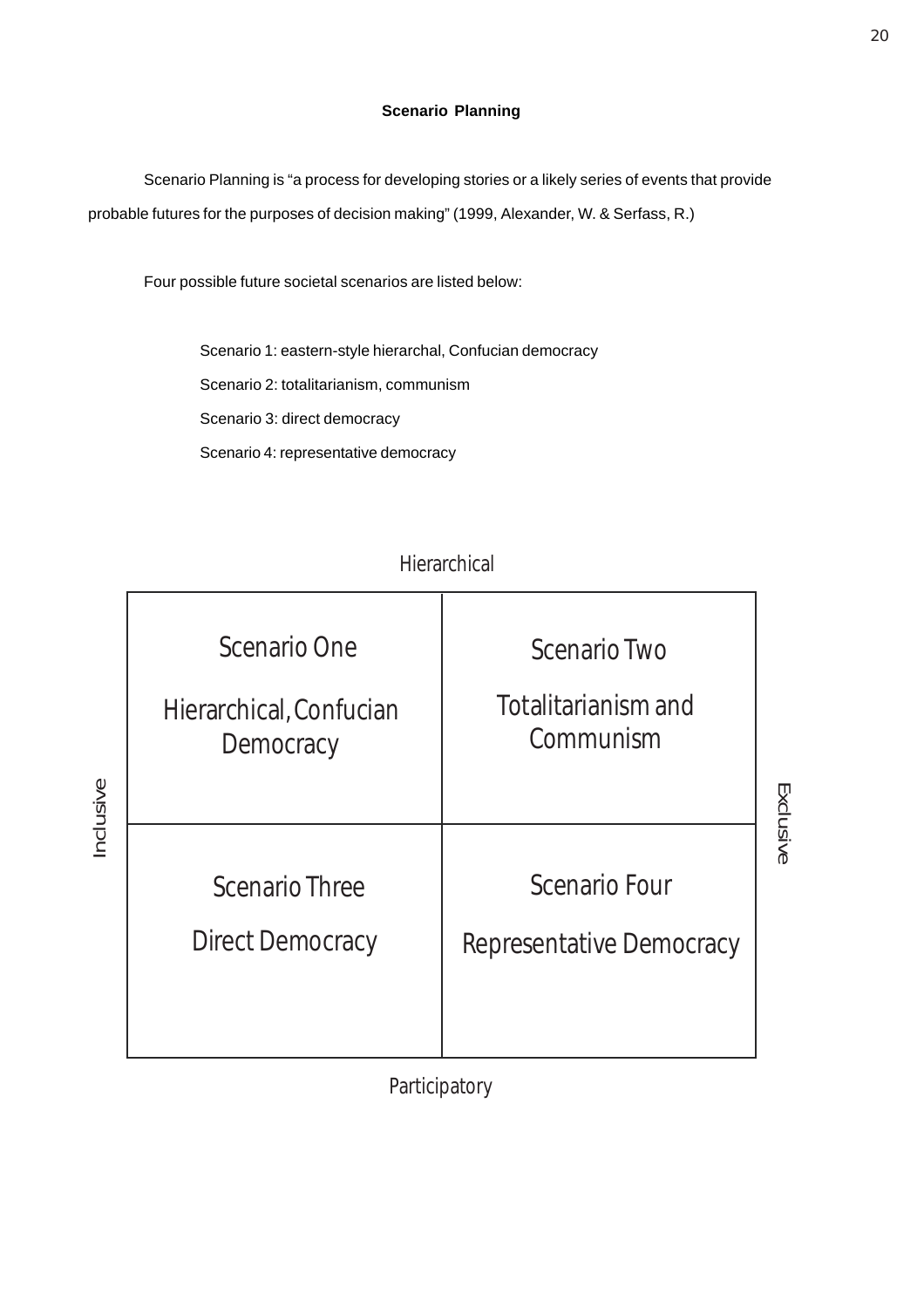#### **The Operational Characteristics of Scenario Planning**

- Step 1: Select the right team This concept is somewhat similar to the Delphi Technique with a team of people envisioning the future but the scenario planning team could also include people who are not necessarily categorized as experts but who have a participatory interest in the issue(s) involved and this group could also contain imaginative and creative artists, writers, and visionaries.
- Step 2: Identify the main issue to resolve. It is a good idea to have a focus for the scenario but conceivably the scenario could contain several issues but usually one would rank as the most important. My particular project involves having teachers create scenarios for introducing, implementing, and sustaining a type of direct democracy though the facilities of the educational system.
- Step 3. List the key factors in the environment. Today, the main issues often involve technology, the economy, democracy, access to education, quality versus quantity, among others.
- Step 4: Rank key factors. This is a ranking of the above-mentioned key factors in the order of most to least important. For my project I would have the ranking in descending order as: democracy, social issues, technology, the economy, access to education, quality versus quantity.
- Step 5: Determine axes of uncertainty. These are opposite, contrary, or opposing views. These can include war and peace, stability and instability, etc. And in societal structures: hierarchal as opposed to participatory systems and inclusive as opposed to exclusive systems.
- Step 6: Develop scenarios. These are usually arranged in groups of four positioned in the four quadrants of the x and y axes configuration.
- Step 7: Analyze and interpret scenarios. The team assesses the scenarios based on practicality, feasibility, probability, utility, etc.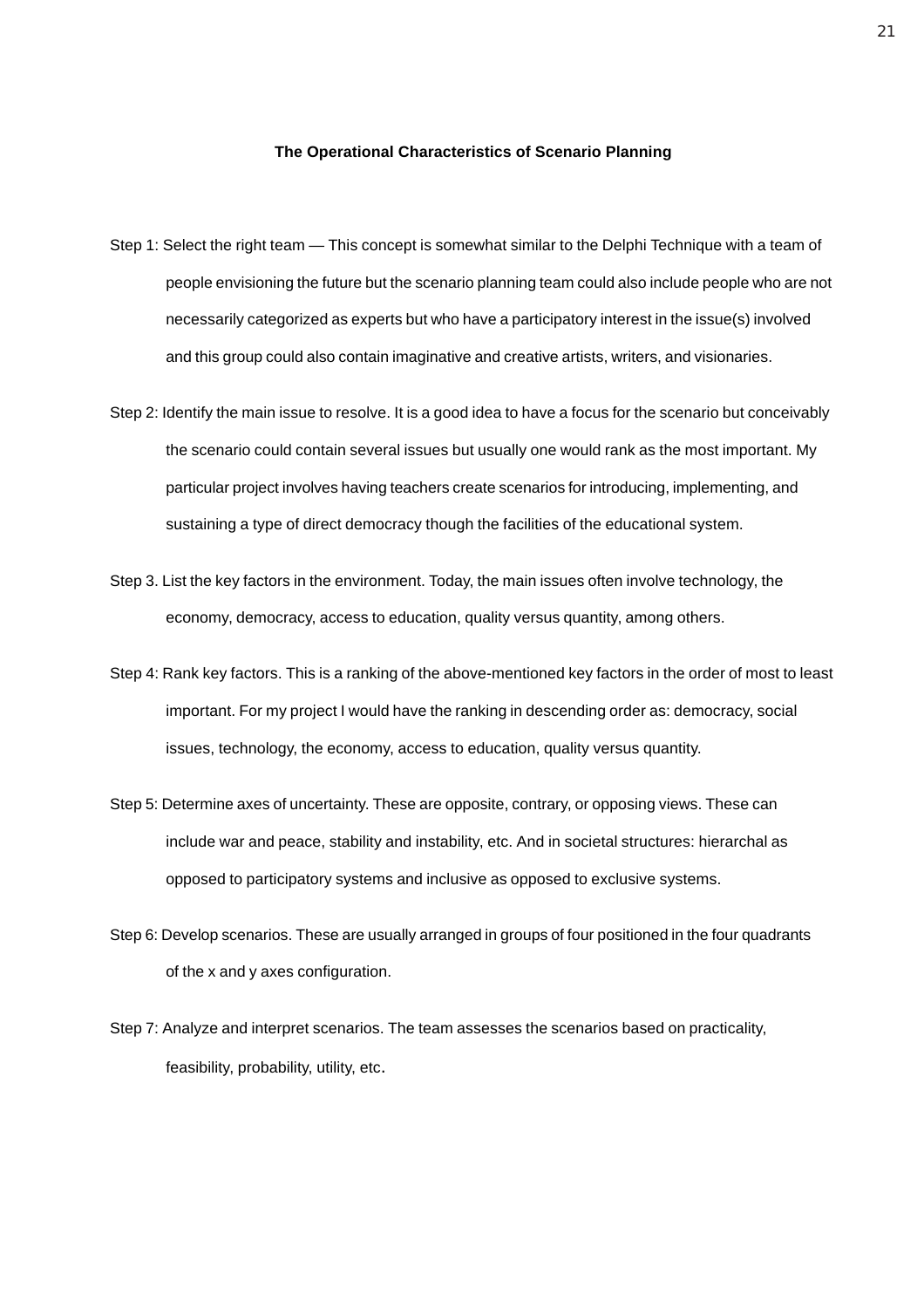## **Hypothetical Scenarios of the year 2030**

#### Scenario 1 Hierarchical democracy

This is a hierarchical system derived predominately from the oriental philosophy of Confucius (551- 479 BC) joined with the concepts of democracy as first formulated in Athens, Greece (circa 500 BC) and guided by the demands a capitalistically fueled market economy. The educational system is a combination of state-supplied public education with private institutions providing educational enhancements. The economics of this system is a union of public and private funding and utilizes the ever accelerating advances of technology.

#### Scenario 2 Totalitarianism and Communism

This system is centralized and theoretically derived from the philosophy of the German philosopher, Karl Marx and unquestioning devotion to the state and its leadership is required of all citizens. The educational system is also centralized and all texts, curriculum, and funding emanate from the state. Religious concepts are not allowed to be discussed, however, philosophical concepts are allowed to be discussed in the educational system but students, teachers, and citizens must take an oath to support the official state doctrine. All technological, political, and economic endeavors exist for the glorification and maintenance of the state.

#### Scenario 3 Direct democracy

The United States — as well as many other nations — is adopting a direct participatory, rather than a representative, form of democracy in determining legislative decisions thus adhering more closely to the concepts of democracy as originally envisioned. The United States Congress, as a result of many referendums, petitions, letters, and public demand has now passed the 28th amendment to the United States Constitution which establishes the Third House of Congress which is composed of qualified voting members of the Public Assembly and whose combined votes count as 1/3, along with the House of Representatives and the Senate, in determining the passage of legislative bills. The educational system supplies the training and education of all citizens who are eligible, as registered voters with a special certification, to become voting members of the Public Assembly. The economy functions according to the principles of Adam Smith's concept of capitalism and the free market system and the economic system is funded by public and private sources.

Scenario 4 Representative democracy

The society has maintained the status quo —though some think it has stagnated— of the political climate carried over from the beginning of the millennium in the year 2000 and the representative democratic system of the United States prevails though the economy continues to suffer as a result of the on-going war against the Arab and Islamic League, which began with Iraq in 2003 but has since been joined by 11 other Arabic and Islamic aligned associations of nations amounting to a sort of prolonged world conflict. Though technological advances continue to occur, the economy, as well as the educational system, has suffered also since many of the nations resources have been devoted to that conflict.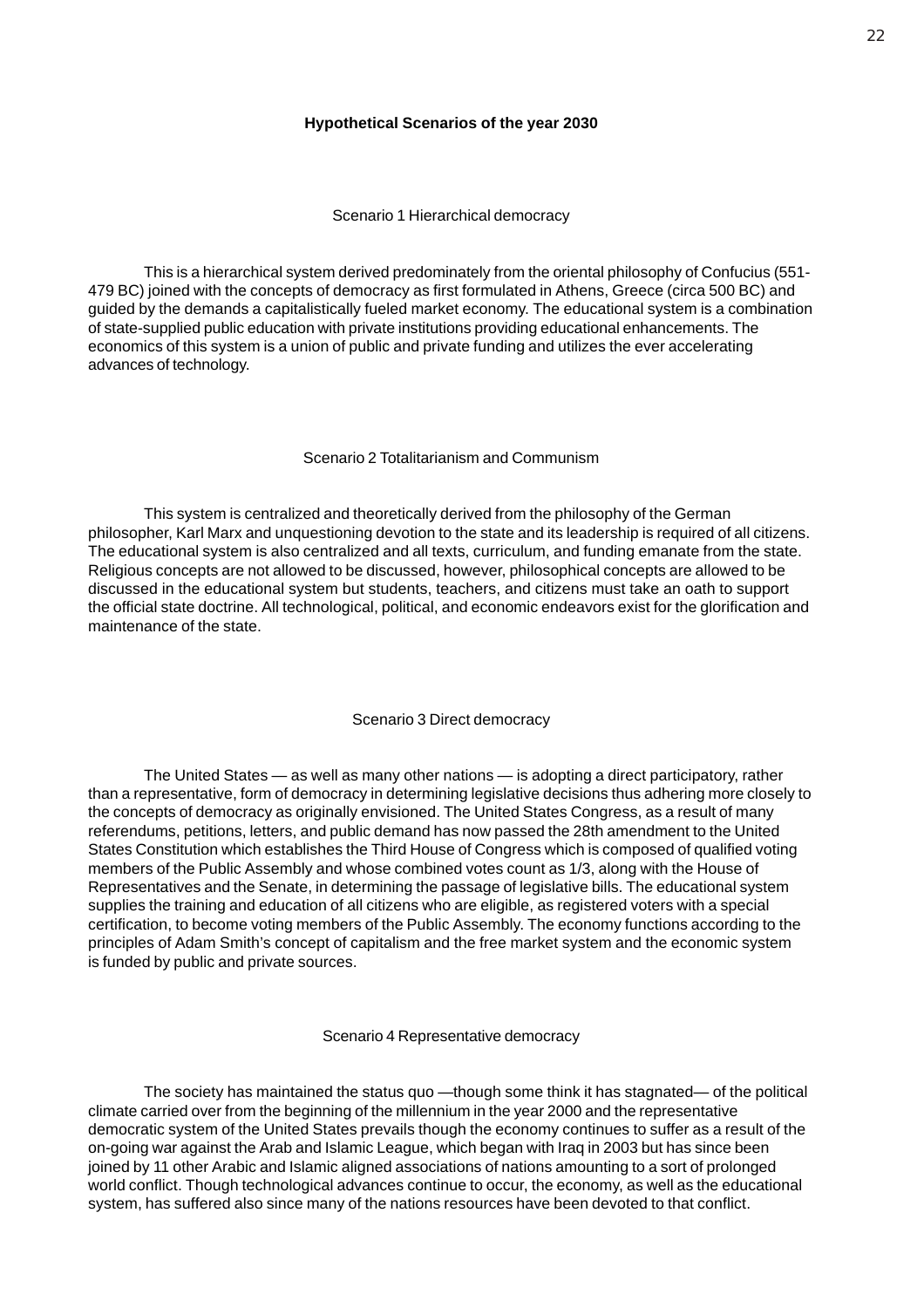## **Hypothetical Scenarios of the year 3000**

Scenario 1 Hierarchical democracy

Society and technology continue to develop rapidly and the hierarchical structure based on the Confucian philosophy are successfully integrated into a world culture where modified English (joined with verbal units of other languages) remains the international language and everyone on Earth is connected by communication technology. The economic system, based on Adam Smith's concept of capitalism and free markets, prospers and the educational system continues to progress.

## Scenario 2 Totalitarianism and Communism

The state continues to rule but now computer-based systems and decisions are ruling the state so that ,in effect, human society is governed by machines. The effect of society's endeavors is that money within the economy is dispersed so that, according to communist doctrine, everyone has more or less an equal share of the world economy regardless of their position or role within society. Nature has been relegated to the position as servant to mankind's aspirations and, resultingly, natural resources are diminishing quickly. The state continues to combine all nations into one centrally administered government and centrally administered state-owned enterprises. Children continue to be raised by the Family Unit Division of the Central Committee and educated in Communal Learning Combines. The educational system continues to be funded from a centralized system and continues to extol the virtues of the state.

## Scenario 3 Direct democracy

As a result of computer technology the world is connected via computer and legislative decisions are, after a period of debate, are determined by a click of a button by the voting members of the legislature. The economy continues to follow the laws of supply and demand and most of the international conflicts have been resolved as the public is against such conflict and violence and most are interested in their own — as well as mankind's — survival. The economy and the educational system continues to prosper and knowledge continues to be added to the knowledge base.

## Scenario 4 Representative democracy

The elitism, squabbles, and power struggles of representative government continue and the world continues to plunge into economic turmoil as international conflicts — with the additional threat of the technologies of destruction — continue to escalate which drain the economy, the environment, and the supply of natural resources. The economic and educational system continue to be secondary to the political conflicts that occur between politicians.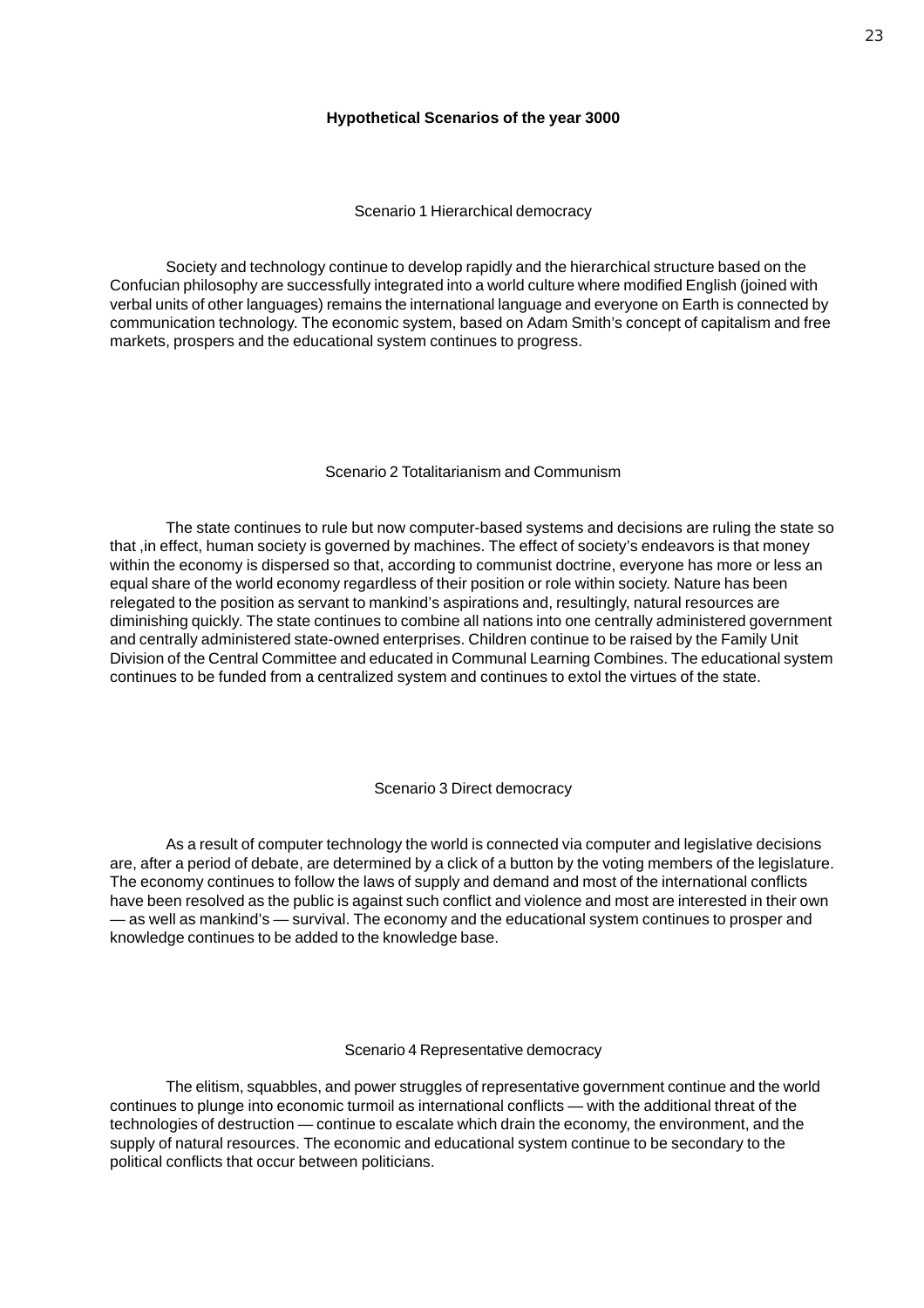#### **Futuring Trees**

A futuring tree provides "a process for connecting an organization's future state with its present state through a network of pathways working from the future to the present. (1999, Alexander, W. & Serfass, R.).

A futuring tree is defined as a diagraming of network pathways moving from the desired future goal to the present conditions.

The purpose of constructing a futuring tree is to identify a future goal and then determine what pathways would have been necessary to achieve that desired goal by reasoning backward towards the present.

The operational characteristics of a futuring tree are that the process begins with the desired future state, that vision and strategic methods to achieve a goal are required, that the analysis proceeds in reverse from the future to the present and presents a network of possibilities that occur through phases of development.

The structure of a futuring tree is analogous to the branching of a tree with the trunk being the future and the branches moving toward the present.

One example of constructing a futuring tree is the space flight program where an organization, such as NASA, determines a future goal such as a planetary space flight, and then thinks back from that goal to the present to determine how that goal can be achieved.

The concept of futuring trees reverses the concept of working towards the future and takes the various routes (that originated from the present) backwards from the future to the present (now). The futuring tree method is similar to the method of following dropped breadcrumbs to arrive at the current destination's point of origin, as was done by Hansel and Gretl in finding their way back home, or the deductive reasoning methods of Sherlock Holmes to uncover the perpetrator(s) of a crime by working backwards from the committed crime to the present condition. The futuring tree method also brings to mind the phrase "All roads lead to Rome" since there can be innumerable routes to arrive at one particular destination, which, in the case of futuring trees, is the desired and attained future state. And, since, to use another familiar phrase, there are a million ways to skin a cat, there are likewise an uncountable number of possible routes that can be taken to arrive at the desired future destination.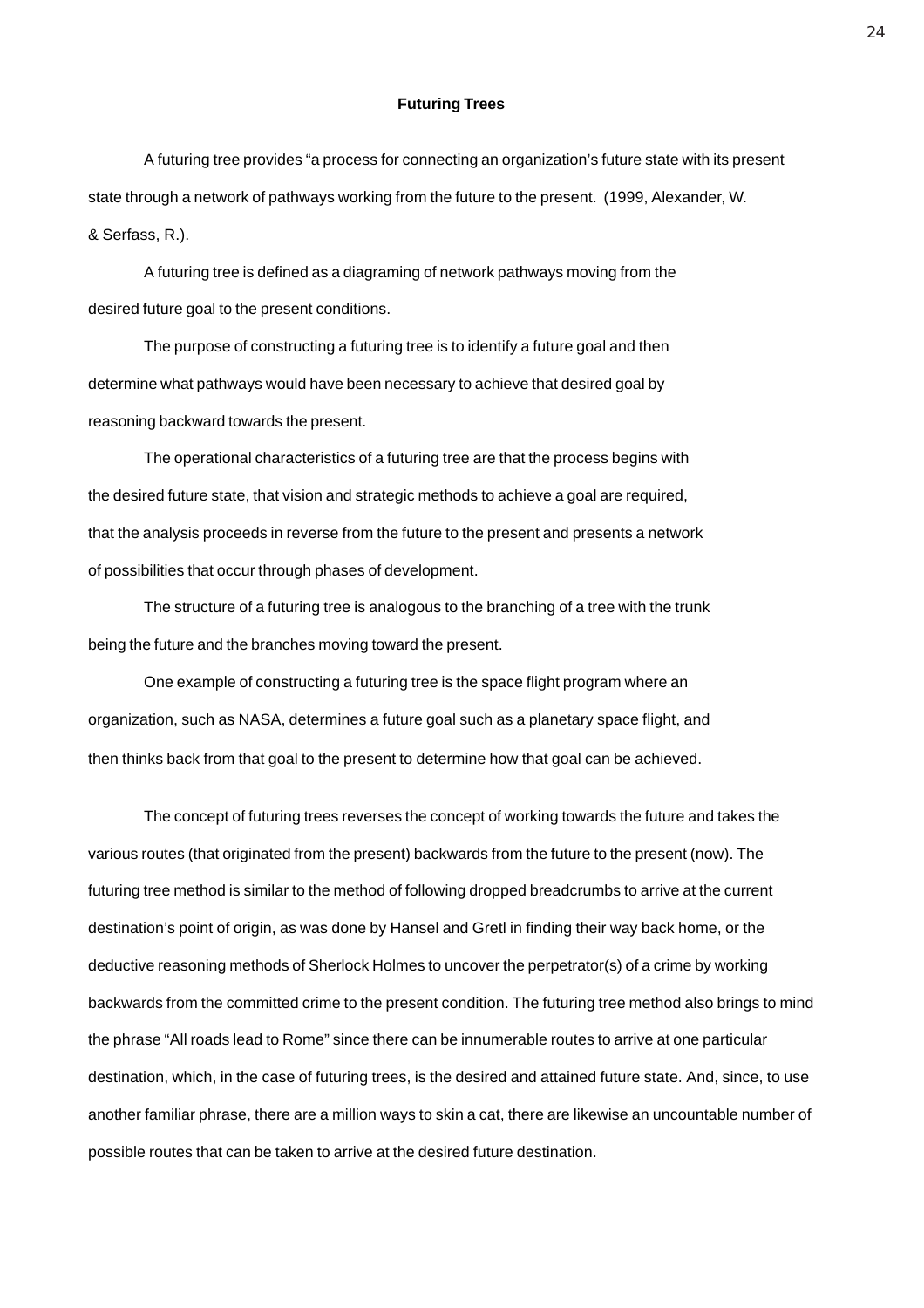The process for constructing a futuring tree could involve the following steps.

- 1. Establish an Appropriate Cross-Functional Team.
- 2. Develop Key Vision Themes.
- 3. Define the Present State.
- 4. Begin the Branch Point Network.
- 5. Analyze Theme One.
- 6. Analyze Themes Two, Three, and Four.
- 7. Form the Completed Network.
- 8. Identify Priority Pathways.
- 9. Develop an Action Plan.

In the future scenario as illustrated by the futuring tree, society evolves toward the practice of the democracy that almost everyone says they believe in (yet which exists only on a small and local scale such as within a legislature or a small organization), a world exempt from the petty, and potentially deadly — for the ruled populace — conflicts between politicians. To trace the development from the future of direct democracy back to the present, we would first need to conduct the journey from one situation or location and I would choose the United States of America for the purposes of this futuring tree. Today the United States has a complicated system of local, state, and federal legislatures and a government roughly divided into an executive, a legislative, and a judicial branch. The purpose, it is said, of a democracy is govern according to the will of the people, a concept developed around 500 BC in Athens, Greece. This is now accomplished by electing people who try to think like the majority of the people who elected them on every issue, which is in actuality, an impossible task. Also, it is done by conducting random opinion polls such as the Gallup or Harris polls to get a general idea of what the public is thinking. Only recently has technology offered the possibility of rendering the public's desires directly, however, this idea is too new to be absorbed into and accepted by the collective consciousness at the present time and needs time to be explored and then accepted. As every individual's strongest drive is the drive for survival, so too the strongest drive of the collective consciousness of society is the drive for survival of human society and it is therefore logical to assume that the majority of a society will elect to choose those behaviors and conditions that are the most beneficial to the sustenance of the human race.

For these reasons, a government of, by, and for the people is the preferred method of governance.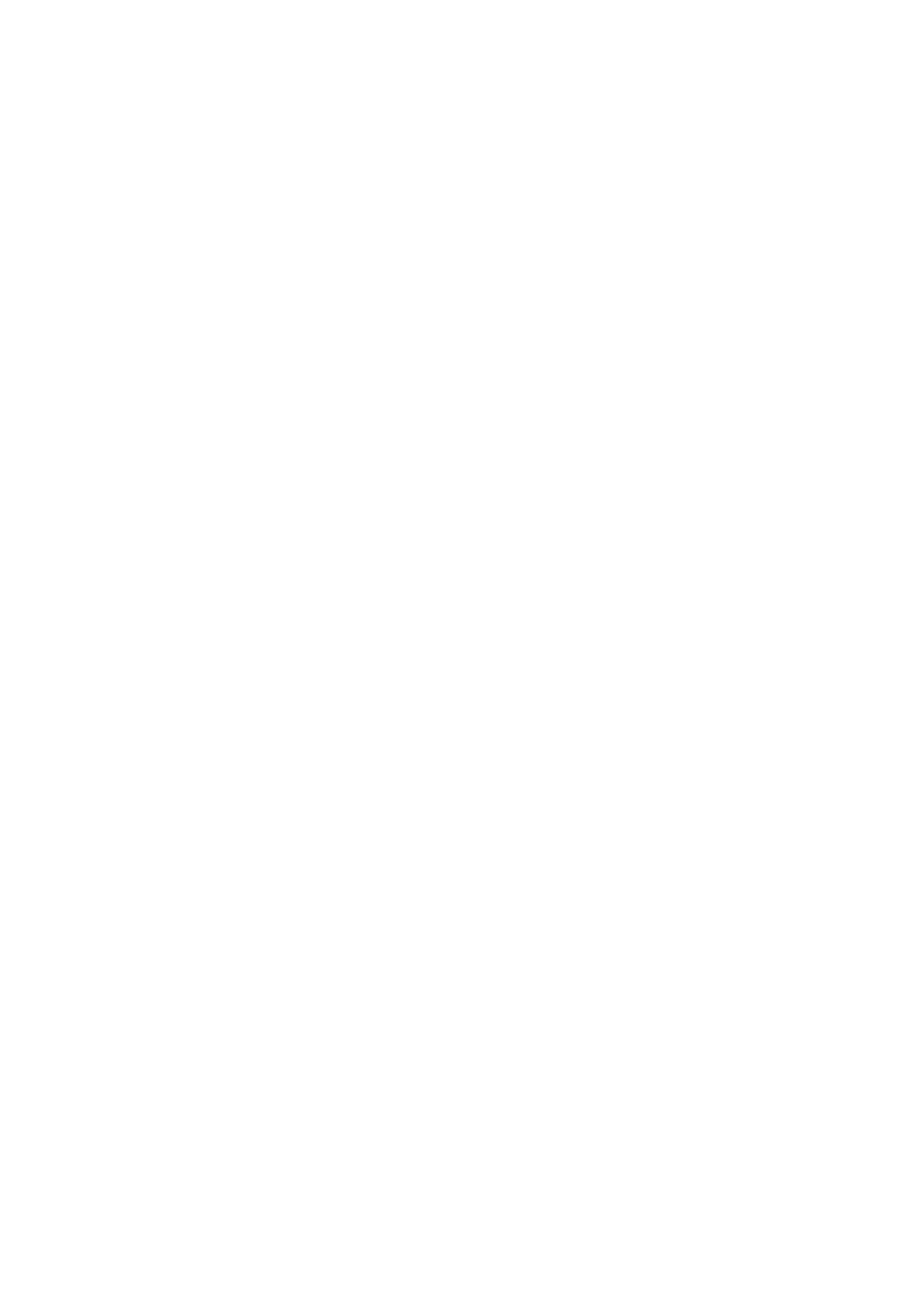#### **Conclusion**

One idea that should be considered concerning looking into the future is that if someone really had the ability to see the future, or if they could ride in H.G. Well's Time Machine, and if they saw something horrible, catastrophic, or tragic — as far as human occurrences are concerned — then they would be tormented by the fact that nothing could be done to alter the foreseen future, otherwise, if they *could* change the course of events to prevent the horrible foreseen future, then what they saw was *not* the future. Futuring can also involve exploring possible, multiple future scenarios (similarly, a movie, The Butterfly Effect, explores the idea of multiple histories on a personal level). It might be best, as mentioned in the scenario building and futuring tree sections, to suggest possible futures and then do what needs to be done to achieve the desired future goal.

Concerning the implementation of a direct democracy: democracy was discussed by Socrates and written about by Plato in Republic, Aristotle in Politics, Machiavelli in The Prince, Locke in Essay Concerning Human Understanding and Two Treatises of Government, Montesquieu in The Spirit of Laws, Hobbes in Leviathan, Rousseau in The Social Contract, and Thomas Jefferson in his writings. Democracy was first used in Athens, Greece before 500 B.C., where each citizen voted directly on all legislative issues, thereby being a true democracy. Direct participatory democracy was considered impractical before now, primarily because there was no technology to supply it. Now, with computer and Internet technology, there is. Computer and Internet technology can supply the forum for the voting of citizens to occur and schools and community and governmental organizations can supply the knowledge, information, and training for the implementation and continuing use of a direct democracy.

The book, *Futuring Tools for Strategic Quality Planning in Education,* describes seven futuring tools — Trend Extrapolation, the Delphi Technique, Morphological Analysis, the Crawford Slip Method, Scenario Planning, Cross-Impact Analysis, and Futuring Trees — which, to be effective, should satisfy criteria of functionality, simplicity, time-testedness, and interconnectivity. The future can be looked into by psychics, dreamers, visionaries, and artists and it can be planned by ordinary people, experts, and organizations using the above mentioned futuring methods.

The future will always be a mystery and unknowable but we can use futuring methods to plan for and affect a future partly of our own making.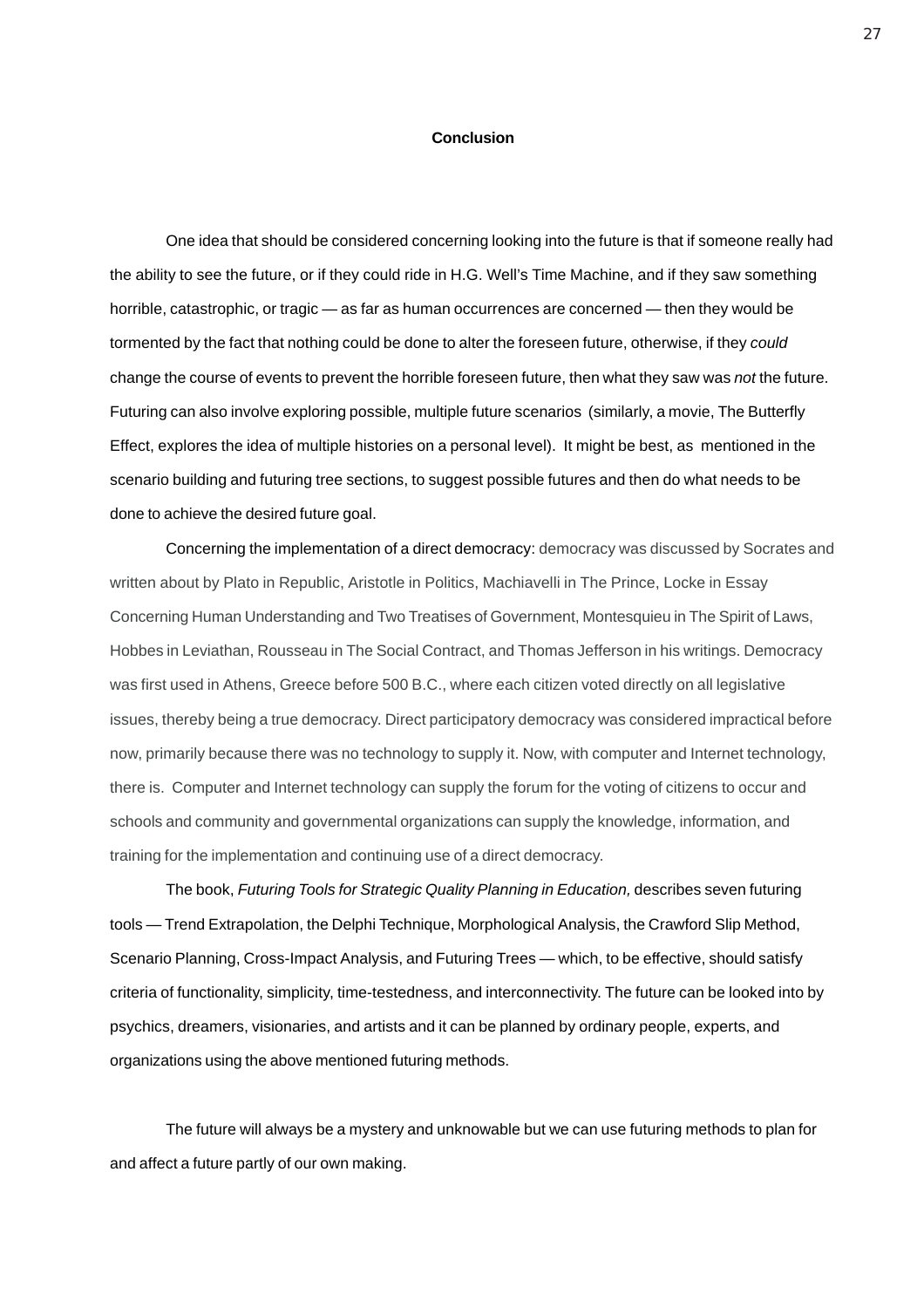## **References and Bibliography:**

Alexander, A. & Serfass R. (1999). *Futuring Tools for Strategic Quality Planning in Education*. Milwaukee, Wisconsin: Quality Press.

Aronowitz, S., Martinsons, B., Menser, M., and Rich, J. (1996). *Technoscience and Cyberculture*. New York and London: Routledge.

Becker, T. & Slaton, C.D. (2000). *The Future of Teledemocracy*. Praeger Publishers.

Benhabib, S., and Dallmayr, F. (1990). *The Communicative Ethics Controversy*. London: The MIT Press.

Blaug, Ricardo (1999). *Democracy: Real and Ideal, Discourse Ethics and Radical Politics*. Albany, New York: State University of New York Press.

Bowler, S., Donovan, T. & Tolbert, C. (1998). *Citizens As Legislators: Direct Democracy in the United States*. Columbus, OH: Ohio State University Press.

Bowler, S, & Donovan, T. (2001). *Demanding Choices: Opinion, Voting, and Direct Democracy*. Ann Arbour, MI: University of Michigan Press.

Browning, G. & Powell, A.C. (2002). *Electronic Democracy: Using the Internet to Transform American Politics*. Cyberage Books.

Budge, Ian. (1997). *The New Challenge of Direct Democracy*. Polity Press.

Bushell, Sue. (2003). *Where to Now for E-Voting?* Retrieved January. 24, 2004 from: http:// www.cio.com.au/index.php?id=405941257&eid=-601

Caldwell, John Thornton. (2000). *Electronic Media and Technoculture*. New Brunswick, NJ: Rutgers University Press.

Castells. *Information Technology, Globalization, and Social Development.*

Chomsky, N. (1994). *Democracy and Education*. Retrieved January 24, 2004 from http://www.zmag.org/ chomsky/talks/9410-education.html

Corrado, A. & Firestone, C.M. (1997). *Elections in Cyberspace: Toward a New Era in American Politics.* Aspen, CO: Aspen Institute Publications Office.

Cronin, Thomas E. (1999). *Direct Democracy: The Politics of Initiative, Referendum & Recall*. Cambridge, MA and London: Harvard University Press.

Becker, T. & Slaton, C.D. (2000). *The Future of Teledemocracy*. New York: Praeger Publishers.

Dafermos, G. (2001). *Management and Virtual Decentralized Networks: The Linus Project*. Retrieved March 30, 2004 from http://www.firstmonday.dk/issues/issue6\_11/dafermos/#d2

Dewey, John. (1997). *Democracy and Education: An Introduction to the Philosophy of Education*. New York: Free Press, Simon & Schuster.

Dillman, Don. (2000). *Mail and Internet Surveys: The Tailored Designed Method*. New York: John Wiley & Sons, Inc.

Fossedal, Gregory A. (2002). *Direct Democracy in Switzerland*. Transaction Publications.

Gerber, E. R., Lupia, A., McCubbins, M.D. & Kiewiet, D.R. (2000). *Stealing the Initiative: How State Government Responds to Direct Democracy*. Prentice Hall.

Haskell, John. (2000). *Direct Democracy or Representative Government?: Dispelling the Populist Myth*. Boulder, CO: Westview Press.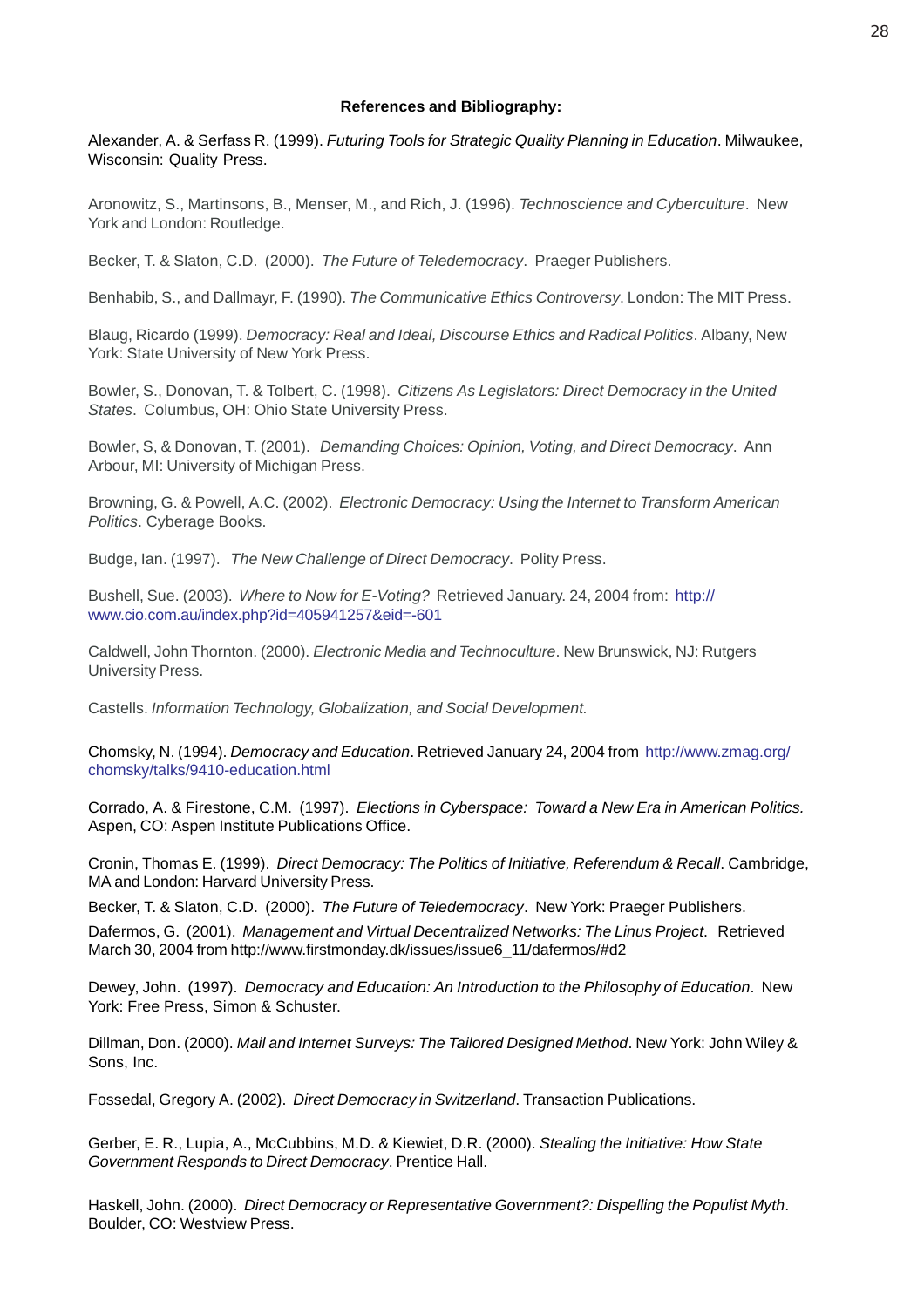Heaney, Thomas. *Adult Education for Social Change: From Center Stage to the Wings and Back Again*. (1996). Retrieved on January 15, 2004 from http://www.nl.edu/ace/Resources/Documents/ERIC1.html

Isin, Engin F. (2000). *Democracy, Citizenship and the Global City*. New York and London: Routledge.

Lebihan, Rachel. (2003). *Arm Twisting to Hinder Home Electronic Voting*. Retrieved on October 24, 2003 from http://www.zdnet.com.au/newstech/communications/story/0,2000048620,20265293,00.htm

MacNamara, O'Donnell. *Developing e-Citizens and e-Consumers, an Irish e-Commerce Case Study*. http://66.218.71.225/search/cache?p=The+Ecitizen.+Instructional+Technology.,+Lee,+John+K.++&sub=Search&ei=UTF-8&url=fe\_aPyZrSDAJ:www.efmd.be/learninggroups/chapter/eisb2001proceedings/pdfs/ MacNamara%2520%2520O%27Donnell%2520.pdf

Mautner, Michael Noah. (2000). *A Constitution of Direct Democracy : Pure Democracy and the Governance of the Future ~ Locally and Globally*. Legacy Books.

McRae, Hamish. (1994). *The World in 2020: Power, Culture, and Prosperity*. Boston: Harvard Business School Press.

Mitchell, William J. (2000). *E-topia*. London: The MIT Press.

Naisbitt, John. (1997). *Megatrends Asia*. New York: Touchstone.

North Central Regional Educational Laboratory. *How to Identify and Explore Emerging Issues, Vignettes: The Revolution Begins with You. Retrieved April 18, 2004 from <http://www.ncrel.org/policy/emerg/* over.htm>

Patrick. (2003). *Recent Email from a Swiss Citizen*. Retrieved on January 17, 2004 from http:// www.vote.org/swiss.htm

Plato. (1998). *Republic*. New York: Oxford University Press.

Rousseau, Jean-Jacques. (1999). *The Social Contract*. New York: Oxford University Press.

Salant, P. & Dillman, D. (1994). *How to Conduct Your Own Survey*. New York: John Wiley & Sons, Inc.

Shamos, M.I. (1993). *Electronic Voting — Evaluating the Threat*. Retrieved October 15, 2003 from http:// www.cpsr.org/conferences/cfp93/shamos.html

Smith, Russell. *Electronic Voting: Benefits and Risks*. (2002). Retrieved October 24, 2003 from http:// www.aic.gov.au/publications/tandi/ti224.pdf Stirner, M. (1967). The False Principle of our Education, or, Humanism and Reform. Colorado Springs: Ralph Melees Publisher.

Toffler, Alvin. (1980). *The Third Wave*. New York: Bantam Books.

Vago, Steven. (1999). *Strategies of Change*. Chapter 9: Social Change. Pearson Educational, Inc.

Wilhelm, Anthony G. (2000). *Democracy in the Digital Age: Challenges to Political Life in Cyberspace*. New York and London: Routledge.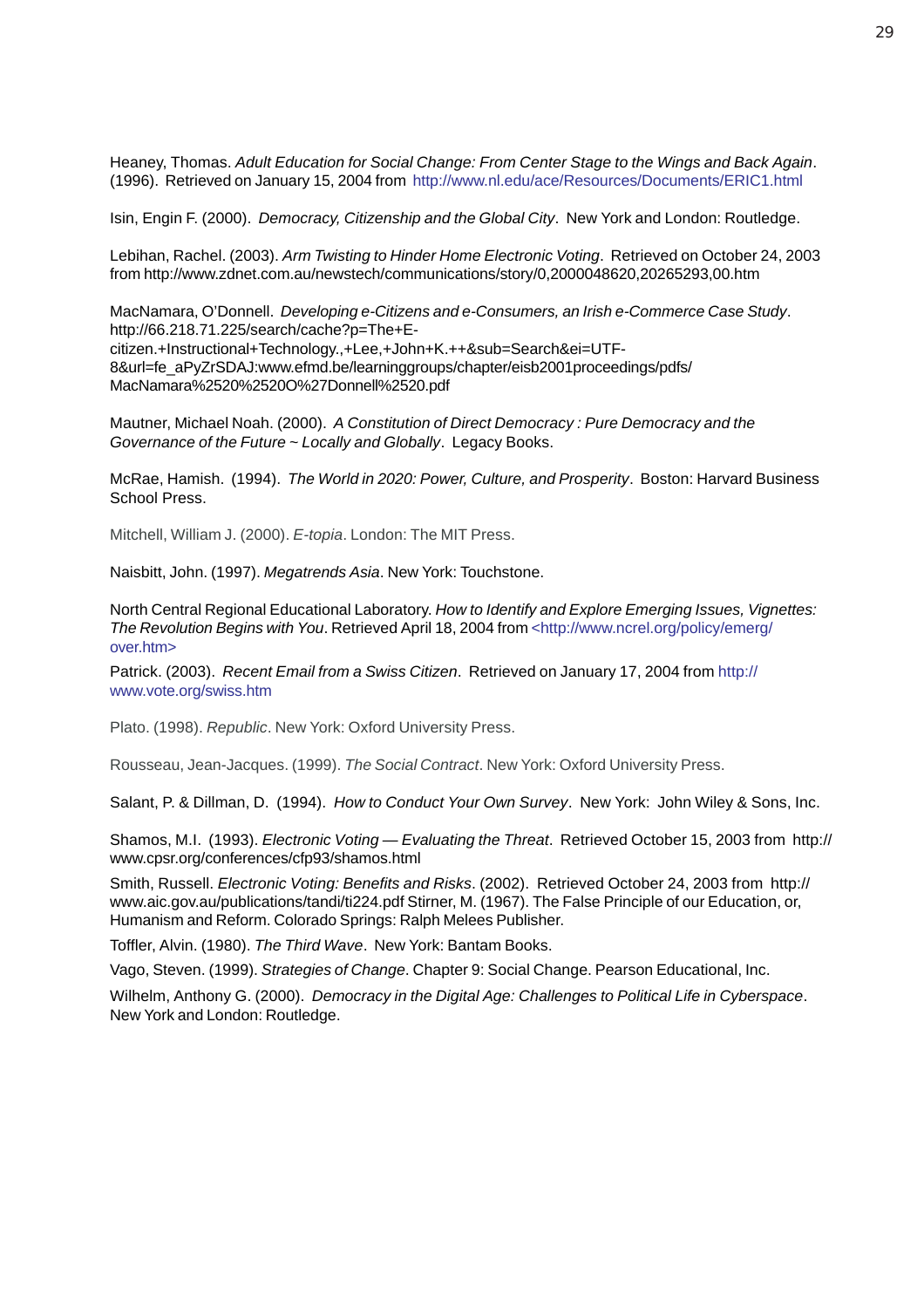# **Webliography**

*Corporate Facilitation from the BREFI group*. Retrieved May 12, 2004 from <http://www.brefigroup.co.uk/ facilitation/scenario\_planning\_articles.html>

*Don't Stop Thinking about Tomorrow*. from CIO. com. Retrieved May 12, 2004 from <http://www.cio.com/ archive/010100/stop.html>

*Futures Resource Pack*. Retrieved May 19, 2004 from www.fastfuture.com/Docs/ FFV\_Futures\_Resource\_Pack.doc A list of links and resources related to futuring and studies concerning the future.

*How to Control People*. (2004). Retrieved on April 5, 2004 from <http://www.apfn.net/messageboard/01-18- 01/mbs.cgi.720.html>

*Jigsaw Project*. (2002). *Creating our Future*. Retrieved May 19, 2004 from <http:// www.communitybuilders.nsw.gov.au/download/jigsaw\_final\_report.pdf> A project with several future scenarios, mostly for the year 2020, and how to arrive at them.

Kerry M. Joels, Kerry. (2004). Future Studies: *An Interdisciplinary Vehicle for Space Science Education*. Retrieved May 26, 2004 from <http://www.jsc.nasa.gov/er/seh/future.html>

List, Dennis. (2001). *Multiple Pasts, Converging Presents, and Alternative Futures*. Retrieved May 19, 2004 from <http://business2.unisa.edu.au/innovres/papers/brasov.htm> Various methods of futuring techniques.

*Outward Insights*. Retrieved May 12, 2004 from <http://www.outwardinsights.com/> "We offer a host of solutions to help you anticipate-rather than react to-external threats and opportunities."

Rausch, Erwin. (1994). *Simulation and Games in Futuring and Other Uses*. Retrieved May 19, 2004 from <http://www.futurovenezuela.org/\_curso/14-games.pdf> Simulated futuring specifically in relation to computers, games, virtual reality, game theory and business and societal future scenarios.

SekretariatProf.grat. University of St. Gallen. Retrieved May 12, 2004 from <http://www.sgzz.ch/home/ links/scenplan.htm>

Smyre, Rick. (2002). *Democracy in a Learning Mode*. from the South Carolina Export Consortium. Retrieved on April 5, 2004 from <http://tartan.communitiesofthefuture.org/articles/cotf-plwb-11b.html>

Workshop for the Delphi Technique. (2004). Retrieved on April 5, 2004 from <http:// www.propertyrightsresearch.org/articles4/workshop\_for\_the\_delphi\_techniqu.htm>

http://www.ericfacility.net/ericdigests/ed410176.html. This site involves global trends in civic education for democracy and explores the instruction of core concepts and comparative analyses of democratic systems worldwide and the development of participatory skills for the implementation of democratic processes.

http://www.civiced.org/articles\_indonesia.html. This site discusses global trends in civic education procedures and effectiveness of civic education as practiced in Indonesia.

http://www.bf.rmit.edu.au/kgeiselhart/e-\_democracy\_resources\_.htm This site by Steven Clift lists links and references to e-democracy and e-government.

http://faculty.washington.edu/stkerr/ethb94.htm This site is from the *Handbook of Research on Educational Technology*. This chapter, Toward a Sociology of Educational Technology is by Stephen T. Kerr of the University of Washington and describes the development and use of technology in education and its sociological implications.

http://ultibase.rmit.edu.au/Articles/may01/geiselhart1.htm In the article, Teaching Technology to Share, Karin Geiselhart discusses technology, education, and democracy in the information age.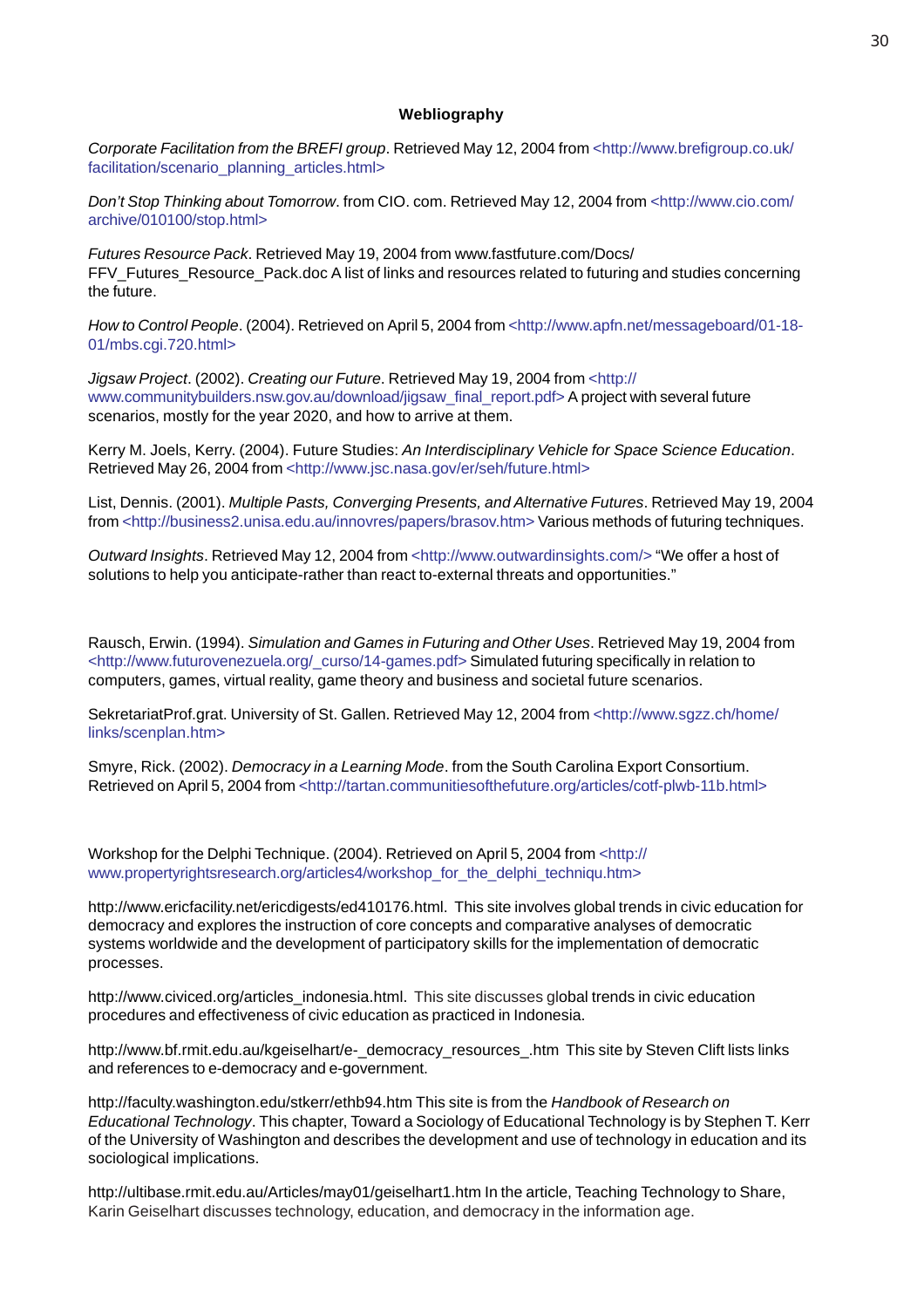<http://www.cpre.org/Publications/rb05.pdf> An article referring to decentralization in society and in education mostly from the *Center for Policy Research in Education* (CPRE).

<http://www.developmentgateway.org/node/130685/?> This site involves E-government and E-democracy issues worldwide.

<http://www.enc.org/focus/partners/document.shtm?input=FOC-001876-index> Online lesson plans, student activities, and teacher learning tools from the *Eisenhower National Clearinghouse for Mathematics and Science Education* (ENC).

<http://www.lancs.ac.uk/staff/trowler/links.htm> A list of links, websites, and resources related to educational research provided by Lancaster University of the U.K.

<http://web.wested.org/online\_pubs/po-00-03.pdf> An article concerning educational funding from WestEd (wested.org).

### **Websites pertaining to democracy**

http://www.developmentgateway.org/node/130619/?page\_id=3647 (worldwide egovernment) http://thomas.loc.gov/ ( the proceedings of the U.S. Congress and egovernment development) http://egov.mit.gov.in/ (egovernment in India) http://www.abc.net.au/ola/citizen/interdemoc/republic.htm http://www.veritasdigital.com/ad\_online/participatory.html http://www.cpsu.org.uk/downloads/Modernising%20Background.pdf http://www.publicus.net/ebook/ http://www.mail-archive.com/do-wire@tc.umn.edu/msg00045.html http://policy.womenspace.ca/activities/brainstorm/policy/ http://www.analysphere.com/21Oct00/democracy.htm http://www.statskontoret.se/gol-democracy/links/Popular/ http://www.itac.ca/client/ITAC/ITAC\_UW\_MainEngine.nsf/object/Imperative/\$file/Agnew.pdf http://www.one2one.co.nz/edemocracy.html http://www.politics.tcd.ie/courses/undergrad/bcc/portal/egovernance.html http://www.internetnz.net.nz/members/lists/isocnz-council-tidbits/2000-August/000012.html http://www.flaxroots.net.nz/2000/papers/2000-PaulHughes.html http://www.context.co.nz:8080/newsItems/viewDepartment\$Participatory+Democracy http://langue.hyper.chubu.ac.jp/jalt/pub/tlt/00/dec/scott.html http://www.diverdiver.com/2003\_03\_07\_diverdiver\_archive.html http://www.democracy-online.org/ http://www.washingtonpost.com/ac2/wp-dyn/A8287-2003Feb26 http://lists.essential.org/1995/info-policy-notes/msg00137.html http://mondediplo.com/1998/12/03bensaid (third way government) http://www.jhu.edu/news\_info/news/topic/politics.html (online voting) http://lone-eagles.com/democracy.htm (list of related links and sources)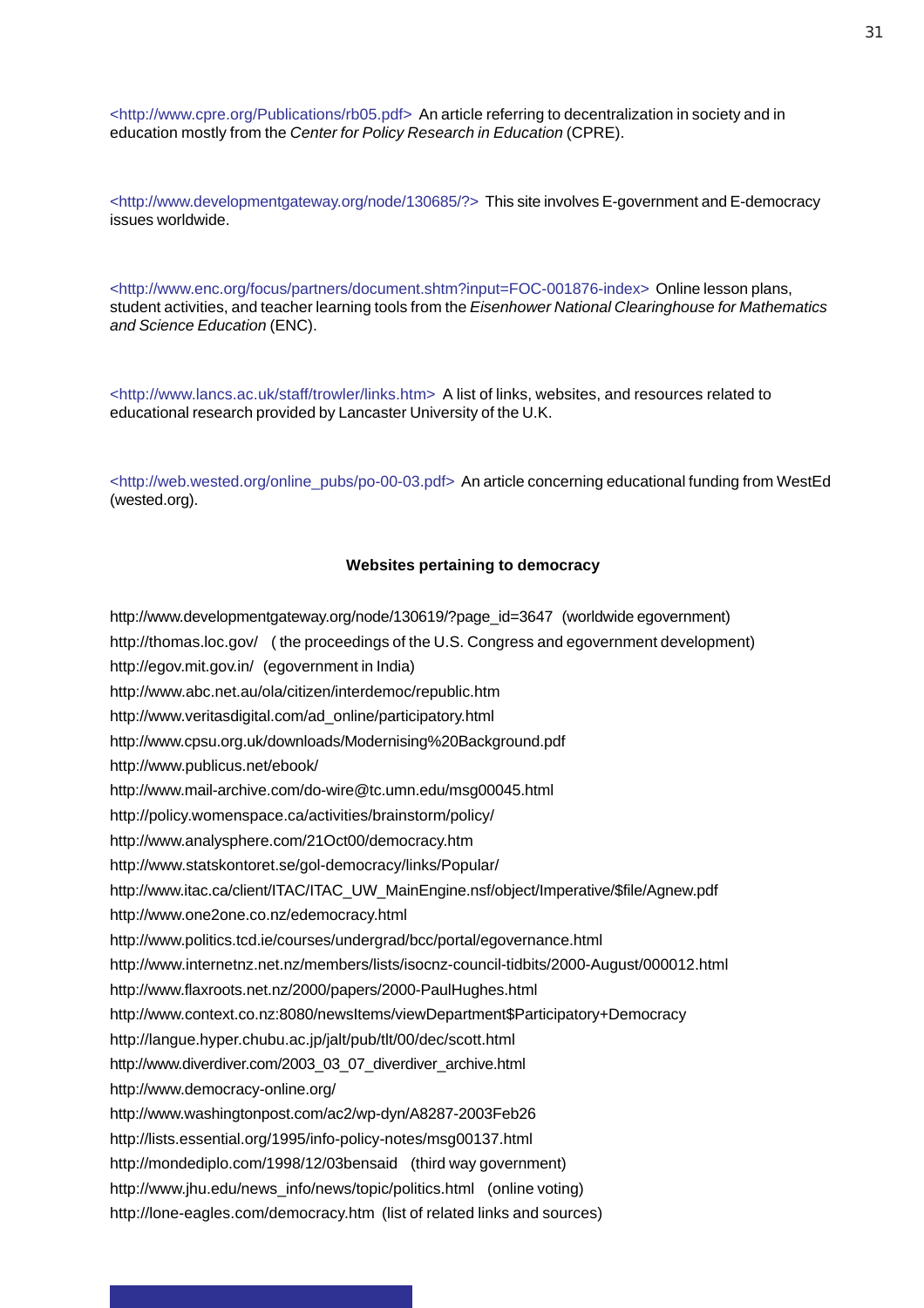http://www.democracy-online.org/ (another list of related links and sources) http://egov.mit.gov.in/ (egovernment development in India) http://www.bbc.co.uk/history/ancient/greeks/greekdemocracy\_01.shtml http://www.bris.ac.uk/Depts/Philosophy/UG/ugunits0102/rousseau.html http://www.wabash.edu/Rousseau/WorksonWeb.html http://www.sosig.ac.uk/roads/subject-listing/World-cat/philpol.html http://www.bu.edu/wcp/Papers/Poli/PoliFeld.htm http://www.bu.edu/wcp/MainPoli.htm http://www.bu.edu/wcp/Papers/Poli/PoliBuch.htm http://oregonstate.edu/instruct/phl302/texts/locke/locke2/2nd-contents.html http://www.sosig.ac.uk/roads/subject-listing/World-cat/demgovt.html http://www.ancientworlds.net/aw/Post/32871 http://www.radford.edu/~wkovarik/class/300/300pix/300.ideas.html http://teachers.ausd.net/antilla/philolinks.html http://plato.stanford.edu http://www.rep.routledge.com/index.html http://www.bris.ac.uk/Depts/Philosophy/Dept/journals.html http://www.bris.ac.uk/DeptsPhilosophy/Dept/Links.htm http://www.bris.ac.uk/Depts/Philosophy/VL/index.html http://web.mit.edu/polisci/www/research/goodness.html http://etext.virginia.edu/jefferson/quotations/jeff0600.htm http://www.anova.org/ http://www.developmentgateway.org/node/130619/?page\_id=3647 http://www.pdemokracie.ecn.cz/cs/doc/Statut-ang.doc http://edemocracy.meetup.com/members/878 http://dmoz.org/Society/Politics/Democracy/Direct\_Democracy/ http://www.dominion-web.com/directory/Top/Society/Politics/Democracy/Direct\_Democracy http://www.free-project.org/connect/links/ http://www.election.com/ http://www.votehere.net/ http://www.lib.ied.edu.hk/edarticle/civic.htm http://edu.uwe.ac.uk/cred/bibliographic/papers.asp http://www.egov.vic.gov.au/Research/ElectronicDemocracy/voting.htm http://www.louiseferguson.com/resources/evoting.htm http://web.mit.edu/voting/ http://web.mit.edu/newsoffice/nr/2001/voting2.html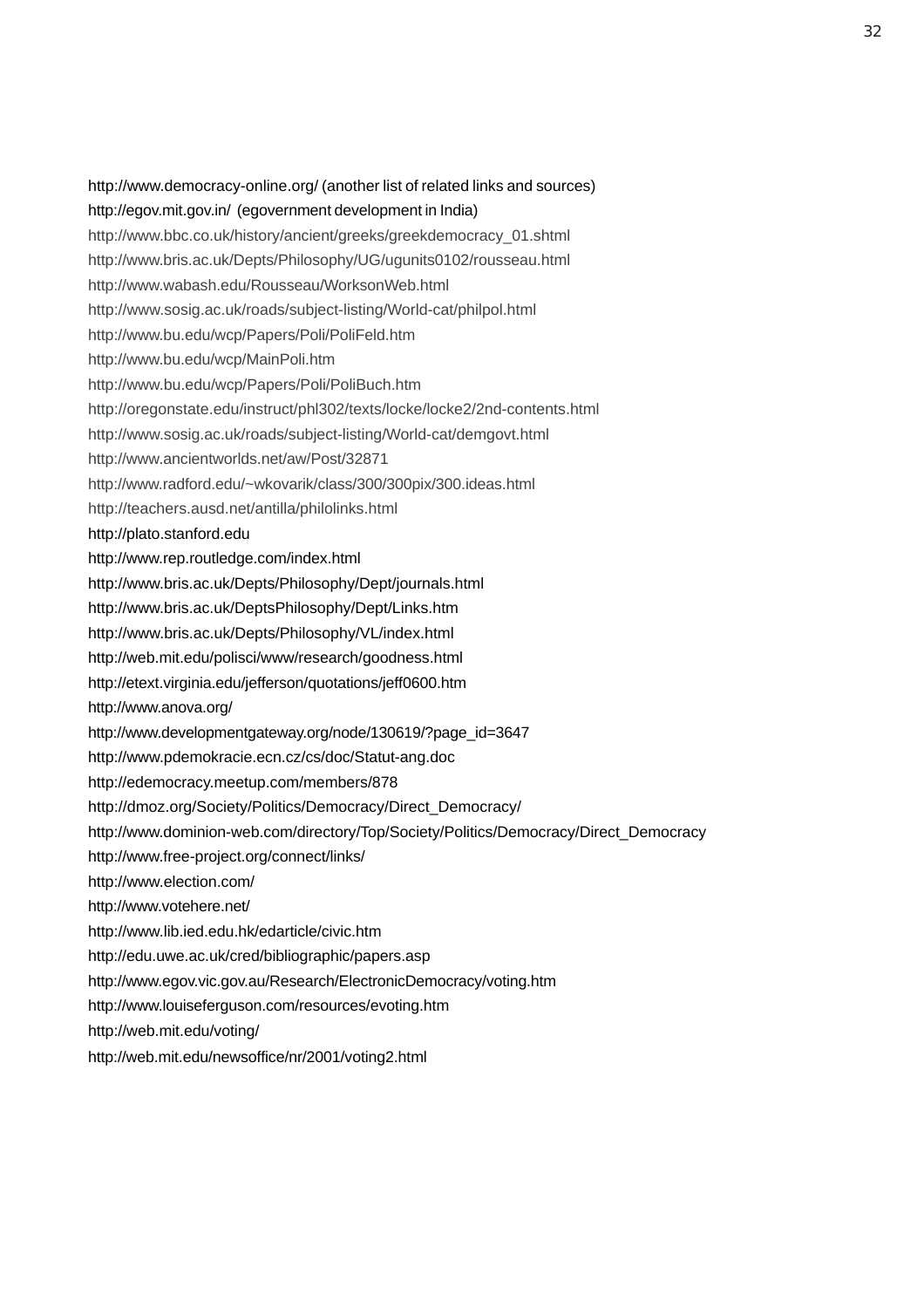## **Appendix I**

# **A Curriculum for the Implementation of Direct Democracy**

Following is a possible curriculum that could be revised, amended, and expanded to accommodate changing instructional requirements and changing new technology as well as changing and evolving informational content:

**Pre-kindergarten**: Flash cards with pictures depicting basic concepts and people and places associated with democracy. Voting by raising hands, clapping, shouting, or placing balls in a basket to show what they like as shown from pictures of the objects (such as apples, cake, hamburgers, lemons, music, etc.)

**Kindergarten**: Vote by placing softball size balls in a container. Flash cards with pictures and words of basic concepts of democracy.

**First grade**: Vote by placing ping pong balls in a container. Vote by writing letters. Flash cards with words of leaders of history, places and events associated with democracy. Elect students for class duties for each student such as erasing the board, closing the windows, turning off lights, sweeping, etc. These duties can be rotated monthly.

**Second grade**: Vote by writing letters, numbers, and then names.

**Third grade**: Vote by writing names of the students and of objects voted on. For instance, for the question: "What do you like?", the students write what they like such as "ice cream", etc. Eventually, sentences are used.

**Fourth grade**: Vote for class officers and class duties. Students write sentences on what they want to vote for and why. Read political news for children in Weekly Reader, Yahoo Kids' page, etc. Draw pictures and write paragraphs about democracy in the U.S.

**Fifth grade**: Vote for class officers and class duties. Voting by printed forms or writing names of people or objects voted on. Introduction of the early history of democracy, around 500 B.C. in Athens, Greece. Draw pictures about fora in ancient Greece. Read Political news in Weekly Reader, Yahoo Kids' news, some newspapers and read about the history and practices of democracy in the students' social studies text books.

**Sixth grade**: Vote for class officers with ballots. Introduction to computers, software, using the Internet for searching and researching information, introduction to Internet for voting. Write essays and draw pictures about democracy, history related to democracy, and political topics in the U.S. and the world.

**Seventh grade**: Vote for class officers and duties with computer and Internet technology. Study issues to be voted on. Vote for issues of the past. Vote for some current issues. Write essays on democracy, history, political topics, current invents, and new ideas of how society should be constructed. Read the Declaration of Independence and a summarized version of the United States Constitution. Memorize some quotations associated with democracy.

**Eighth grade**: Political Science and History readings and discussions about direct democracy. Magazine articles, newspaper articles, and Internet searches about direct democracy. Find an international pen pal to discuss direct democracy with via the Internet.

**Ninth grade**: High school clubs established: Democracy Club; Political Science Club; Political Philosophy; clubs for Democrats, Republicans, Green Party, Independents, etc. Develop Internet surveys to find public opinion on various topics. Find books and articles about direct democracy and write reports on them.

**Tenth grade**: Civics discussion of the responsibilities of the voting citizens. U. S. History and Democracy. U.S. Constitution, Declaration of Independence. Terminology relevant to democracy explored, direct democracy explained, duties and responsibilities of the voters. Computer voting Tutorial I.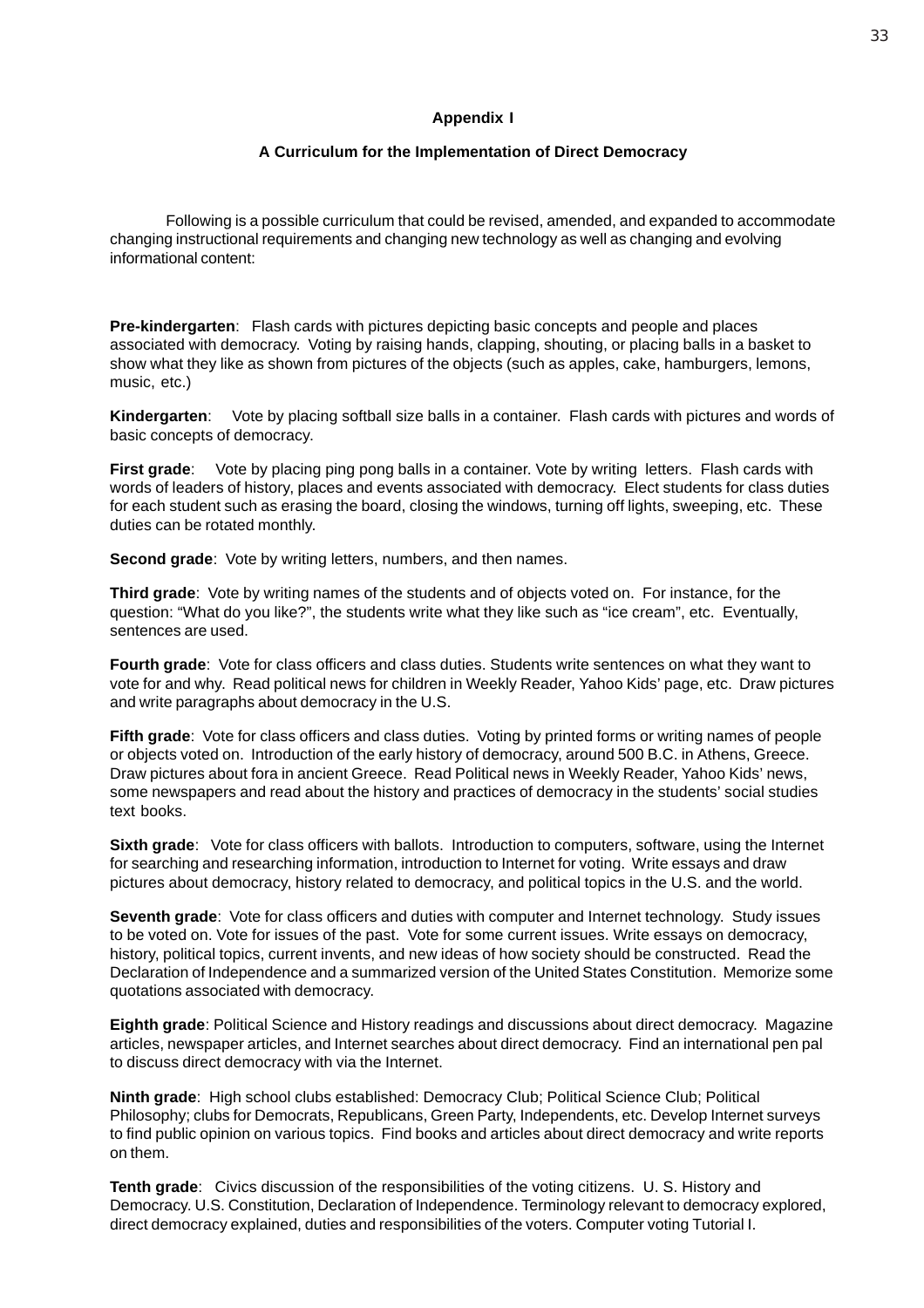**Eleventh grade**: Learn to vote via the computer and Internet. World History of Democracy. Discussion and essays about forms of government throughout history. Continue corresponding with your international pen pal and ask your pen pal to find an additional join your correspondence group to have three way discussions. Find one additional penpal to correspond with via the Internet and discuss all current event topics including direct democracy. Summarized readings of Plato's Republic and the Politics by Aristotle. Read and write essays on Democracy and Education by John Dewey and the Social Contract by Jean Jacques Rousseau. Computer voting Tutorial II.

**Twelfth grade**: Vote via the Internet. Vote on current and historical national and international issues. Direct democracy procedures examined, explained, discussed. Political Philosophy and duties of and preparation for the voting public. Discussions comparing representative and direct democracy, totalitarianism, Marxism, capitalism, and socialism. Read and write essays on: Direct Democracy: The Politics of Initiative, Referendum, and Recall by Thomas Cronin; Direct Democracy in Switzerland by Gregory Fossedal; Elections in Cyberspace by Anthony Corrado and Charles Firestone and more essays on Democracy and Education by John Dewey. Computer Voting Tutorial III.

## **Online tutorials**

The history of democracy

The philosophy of democracy

Glossary of terminology related to democracy and government

Navigating the computer and Internet for online voting

Computer Voting Tutorial I, II, III

Voting on Referendums, Initiatives, Elections for representatives, and Recalls

Preparation for certificate for a voting member of the Public Assembly

Writing and submitting legislation

Links, resources, publications, and organizations concerning direct democracy

Technical skills for the use of the computer and the Internet related to direct democracy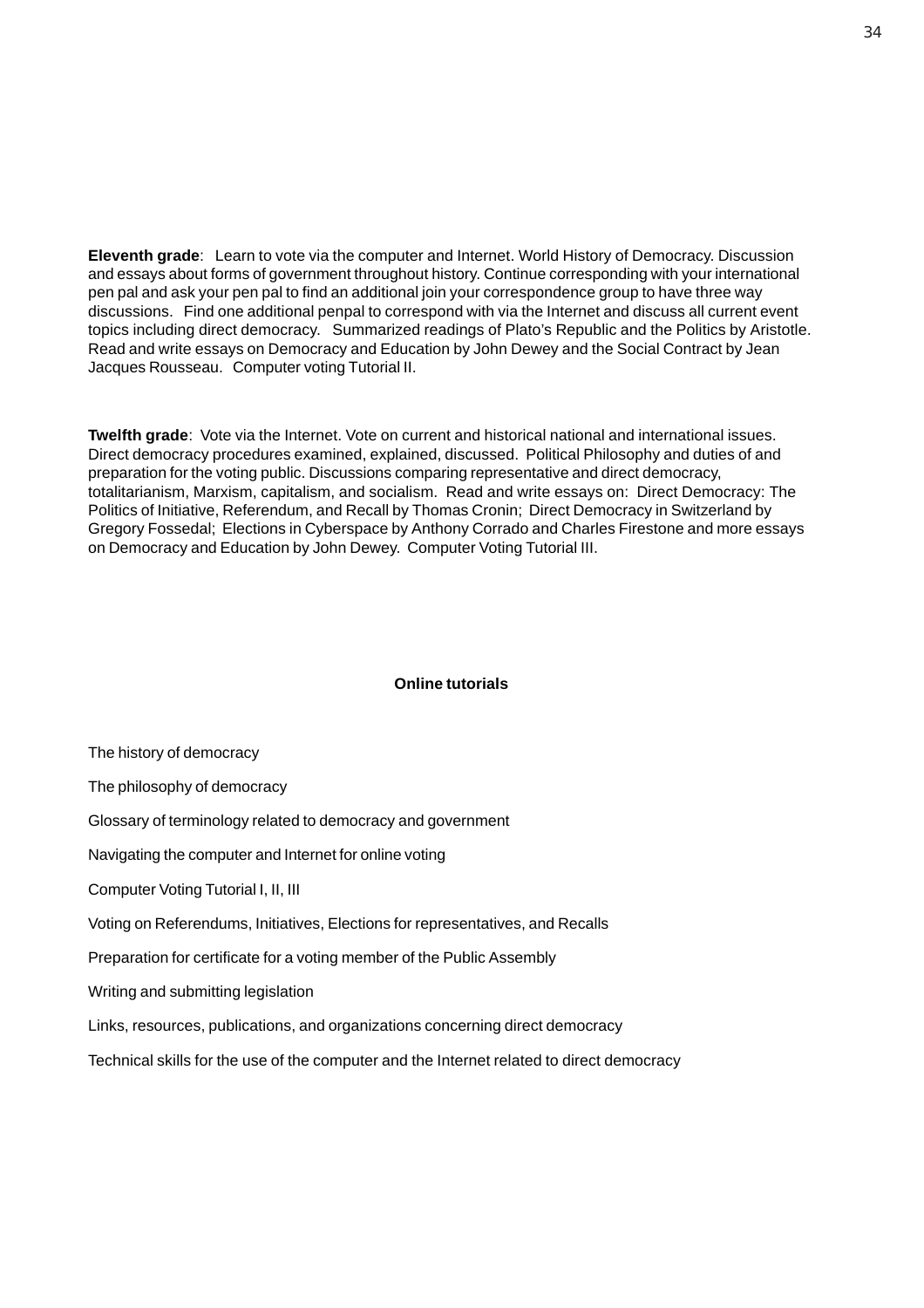Below are listed university, post-secondary, adult, online courses, some of which are required, in addition to taking the certificate exams, to become a voting member of the (newly created) public legislature or Public Assembly. One certificate is for the local level, one for the state level, and one for the national level (laws and an amendment would need to be enacted to create such a voting body). The certificate would require at least a high school education or a recognized equivalent, for the person to be a registered voter, All registered voters are able to vote in initiatives, referendums, elections, and recalls but the Public Legislature would require a licensed certificate, similar to obtaining a driver's license or a specialist's license, renewable periodically with minor exams, to become a nonelected member of the Third House of Congress, which will count for 1/3 of the votes of the United States Congress.

## **University, college, online, and adult courses (with majors in political science with an emphasis on direct democracy and related subjects, some required for a voting certificate)**

The growth and development of direct democracy

Writing and submitting legislative bills for a direct democracy

Topics covered in the voting certificate exams

Designing instructional material for direct democracy

The procedures for voting in a direct democracy

Political philosophy and direct democracy

The use of direct democracy in Switzerland

Procedures and precedents for amending the U.S. Constitution

The world history and use of direct democracy

The use of direct democracy in governments and organizations worldwide

Referendum, Initiative, Election, and Recall

Methods of informing the public on legislative and di d issues

Security issues of online voting

The governmental structure for direct democracy

Theories and use of democracy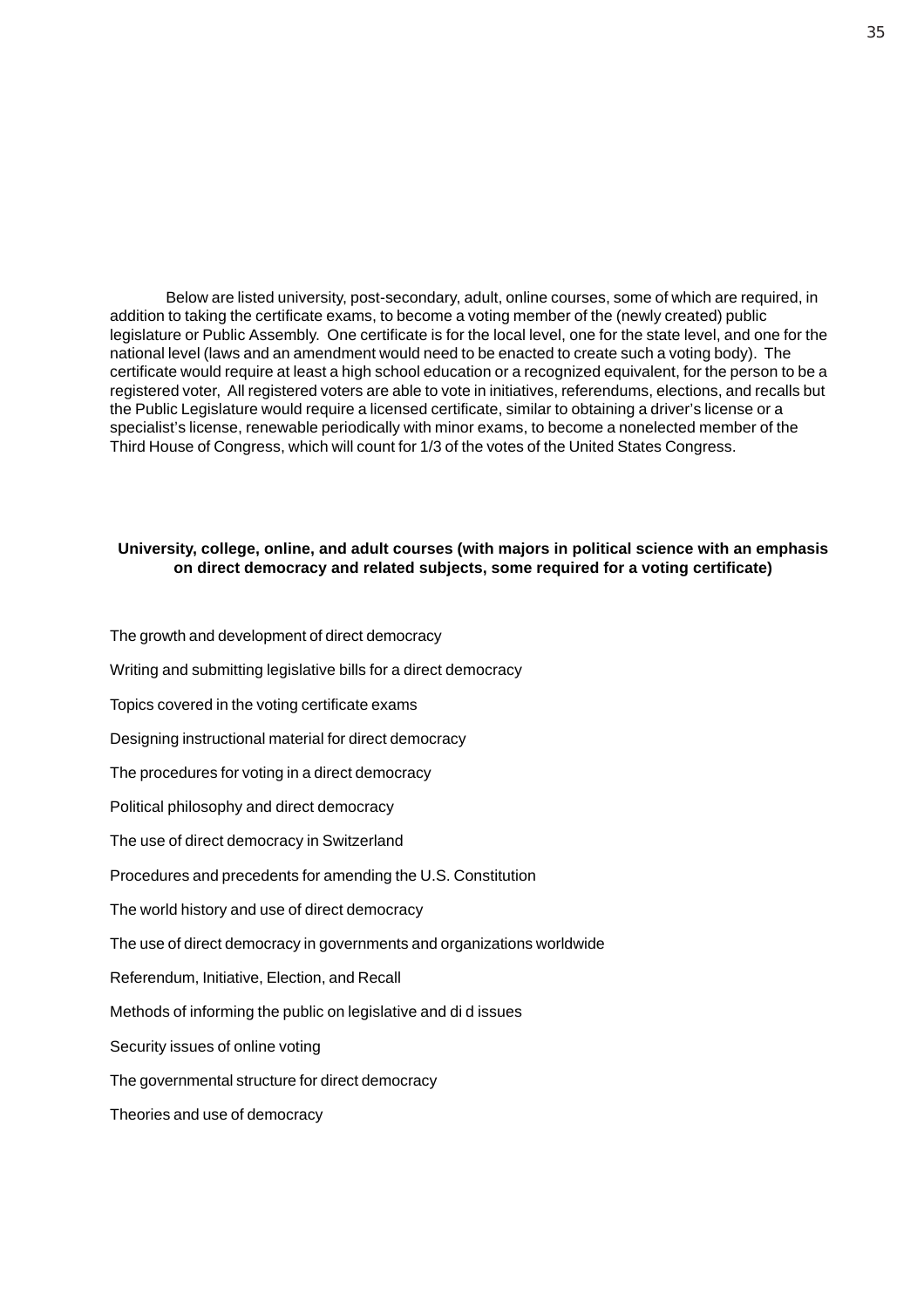# **University, advanced and adult learner reading list for courses in direct democracy**

*Adult Education for Social Change: From Center Stage to the Wings and Back Again* (1996) by Thomas Heaney.

*The Americans: The Democratic Experience* (1974) by Boorstin, Daniel J. Boorstin.

*America's Crisis: The Direct Democracy and Direct Education Solution* (2000) by D. B. Jeffs and V. Hugo.

*Aristotle and Xenophon on Democracy and Oligarchy* (1975) by J. M. Moore.

*Caltech/MIT Voting Technology Project* (2001) by the California Institute of Technology and The Massachusetts Institute of Technology Corporation.

*Citizens As Legislators: Direct Democracy in the United States* (1998) by Bowler, S., Donovan, T. & Tolbert, C.

*Civic Participation and Community Action Sourcebook: A Resource for Adult Educators* by A. Nash.

*Collected Writings* of Thomas Jefferson.

# *A Constitution of Direct Democracy : Pure Democracy and the Governance of the Future ~ Locally and Globally* (2000) by Michael Noah Mautner.

*The Cultural Creatives: How 50 Million People are Changing the World* (2000) by S.R. Anderson & P. Ray.

*The Communicative Ethics Controversy* (1990) by S. Benhabib and F. Dallmayr.

*Democracy: Real and Ideal, Discourse Ethics and Radical Politics* (1999) by Ricardo Blaug.

*Demanding Choices: Opinion, Voting, and Direct Democracy* (2001) by Bowler, S, & Donovan, T.

*Democracy and Education: An Introduction to the Philosophy of Education* (1997) by John Dewey.

*Democracy and Education and Prospects for Democracy* (1994) by N. Chomsky.

*Democracy, Citizenship and the Global City* (2000) by E. F. Isin.

*Democracy in America* (2000) by Alexis de Tocqueville.

*Democracy in the Digital Age : Challenges to Political Life in Cyberspace* (2000) by Anthony G. Wilhelm.

*Developing e-Citizens and e-Consumers, an Irish e-Commerce Case Study* (2001) by John MacNamara.

*Direct Democracy: The Politics of Initiative, Referendum & Recall* (1999) by Thomas E. Cronin.

*Direct Democracy in Switzerland* (2002) by Gregory A. Fossedal.

*Direct Democracy or Representative Government?: Dispelling the Populist Myth* (2000) by John Haskell.

*The Economist: A better way to vote: Why letting the people themselves take the decisions is the logical next step for the West* (1993) by Brian Needham.

*Electronic Democracy: Using the Internet to Transform American Politics* (2002) by Browning, G. & Powell, A.C.

*Electronic Media and Technoculture* (2000) by John Thornton Caldwell.

*E-Democracy, E-Governance, and Public Net-Work* (2003) by Steven Clift.

*Elections in Cyberspace: Toward a New Era in American Politics* (1997) A. Corrado & C.M. Firestone.

*E-democracy in Practice: Swedish Experiences of a New Political Tool* (2001) by T. Rosen.

*Electronic Voting: Benefits and Risks* (2002) by Russell Smith.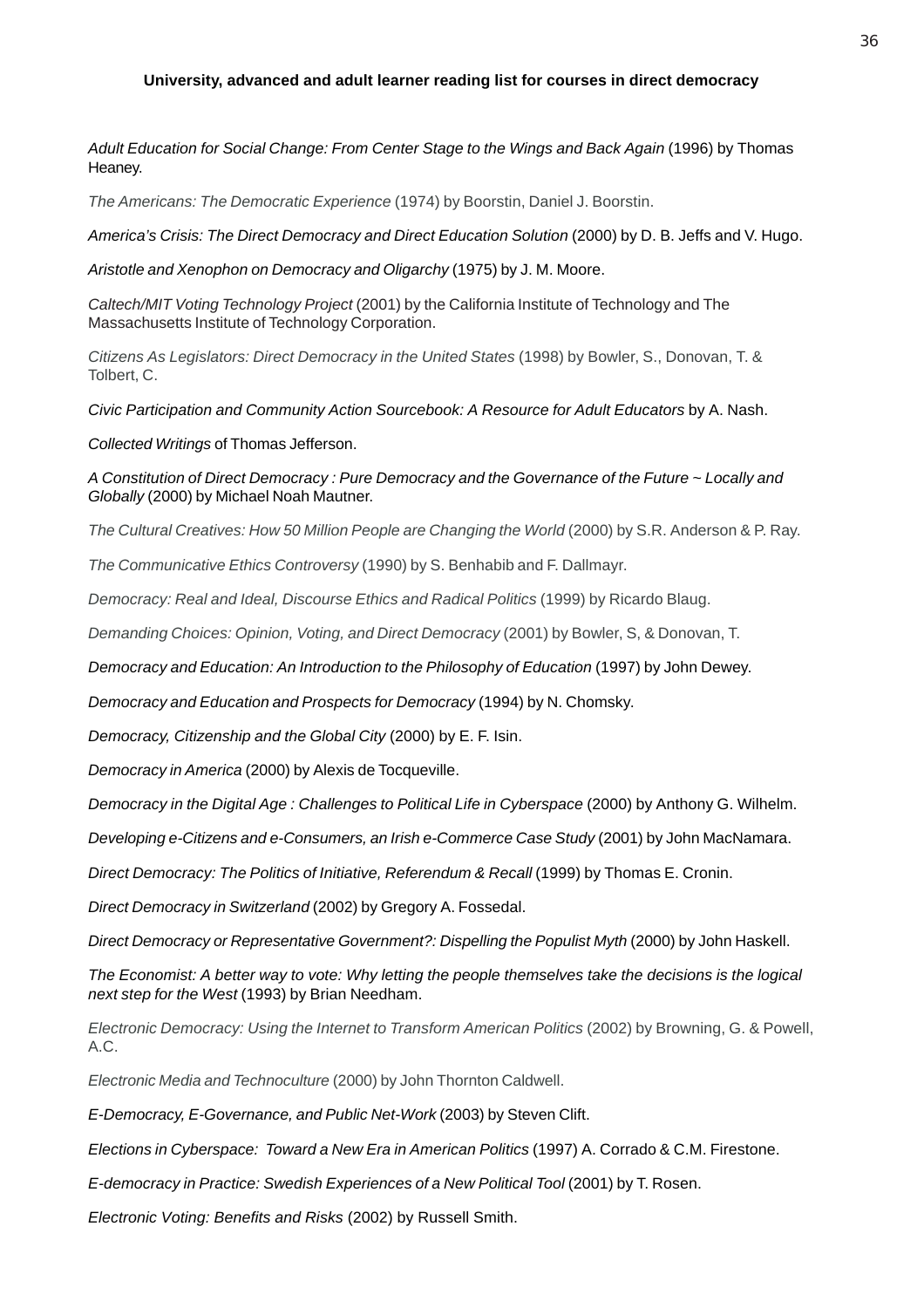*Electronic Voting — Evaluating the Threat* (1993) by M. I. Shamos.

# *Essay Concerning Human Understanding* and *Two Treatises of Government* by John Locke.

*E-topia* (2000) by William J. Mitchell.

*The Examined Life* (2000) by Stanley Rosen.

*The Future of Teledemocracy* (2000) by T. Becker & C.D. Slaton.

*The Handbook of Qualitative Research* (2000) by J. Frow & M. Morris, M. (2000).

*Leviathan* (1998) by Thomas Hobbes.

*Megatrends* 2000 (1996) by J. Naisbitt and Aburdene P.

*The New Challenge of Direct Democracy* (1997) by Ian Budge.

*New Schools for a New Century* (1997) by Diane Ravitch and Joseph P. Viteritti.

*Political Parties and Constitutional Government: Remaking American Democracy* (1999) by S. M. Milkis.

*The Prince* by Niccolo Machiavelli.

*Republic* (1998) by Plato.

# *Rethinking Democracy and Education: Towards an Education of Deliberative Citizens* (2000) by T. Englund.

*The Social Contract* by Jean-Jacques Rousseau.

*The Spirit of Laws* by Montesquieu.

# *Stealing the Initiative: How State Government Responds to Direct Democracy* (2000) by E. R. Gerber, A. Lupia, M. D. McCubbins & D. R. Kiewiet.

*Technoscience and Cyberculture* (1996) by S. Aronowitz, B. Martinsons, M. Menser, and J. Rich.

*The Third Wave* (1984) by Alvin Toffler.

*United States Constitution, the Declaration of Independence, the Federalist Papers*.

*Virtual Environmental Citizenship: Web-Based Public Participation in Rulemaking in the U.S*. (2003) by Schlosberg, D.

*The World in 2020: Power, Culture, and Prosperity* (1994) by Hamish McRae.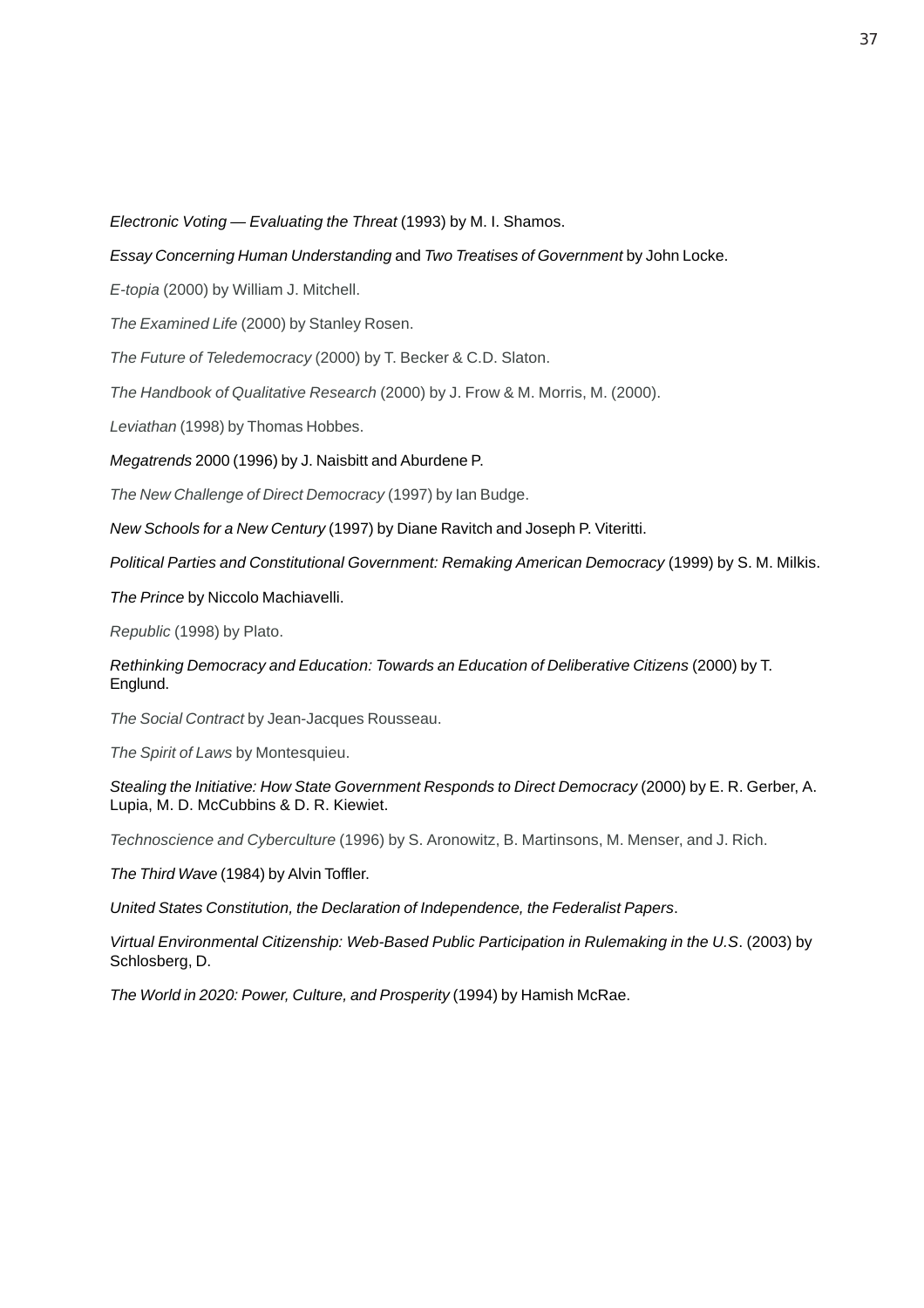# **Appendix II**

A Proposal for Creating the Third House of Congress: the Public Assembly for the Creation of a National Democracy in the United States of America

Phase 1 (3 to 10 years):

Debate and Introduction to the Concept Discussions and committees formed Brain storming and think tank groups developed Petitions and letters, e-mail, talk shows, TV, radio campaigns Public education of the concept Readings and discussions in schools and universities about democracy Concepts related to direct democracy discussed and read about in schools Writers and artists commissioned Software conceptualizing Books and magazine articles are printed on the subject Funding and economic issues are discussed Funds raised A suggestion hotline is established An official website is created

Phase 2 (2 years):

Organizing and structuring of the voting methods and procedures Curriculum developed for public schools and universities Development of the government structure Legal documents developed Constitutional amendment first draft written Various committees appointed Local referendums held

Phase 3 (3 years):

All of the above activities continue (website, etc.)

Trial period when the procedures are developed, refined and the first results used as an opinion polling collection device.

Educating the public on the procedures involved

Curriculum about direct democracy initiated for public schools and universities

First trials are done locally, first city, then county, then state, then national levels

During this period suggestions and changes are made

Software is developed

.

Security issues addressed

Computer and software bugs are worked out

Initial voting centers are established, these can be adjacent to post offices

Participants (initial voters) are assigned temporary voter registration numbers and passwords,

etc. chosen. The voter registration numbers are assigned through the voting centers.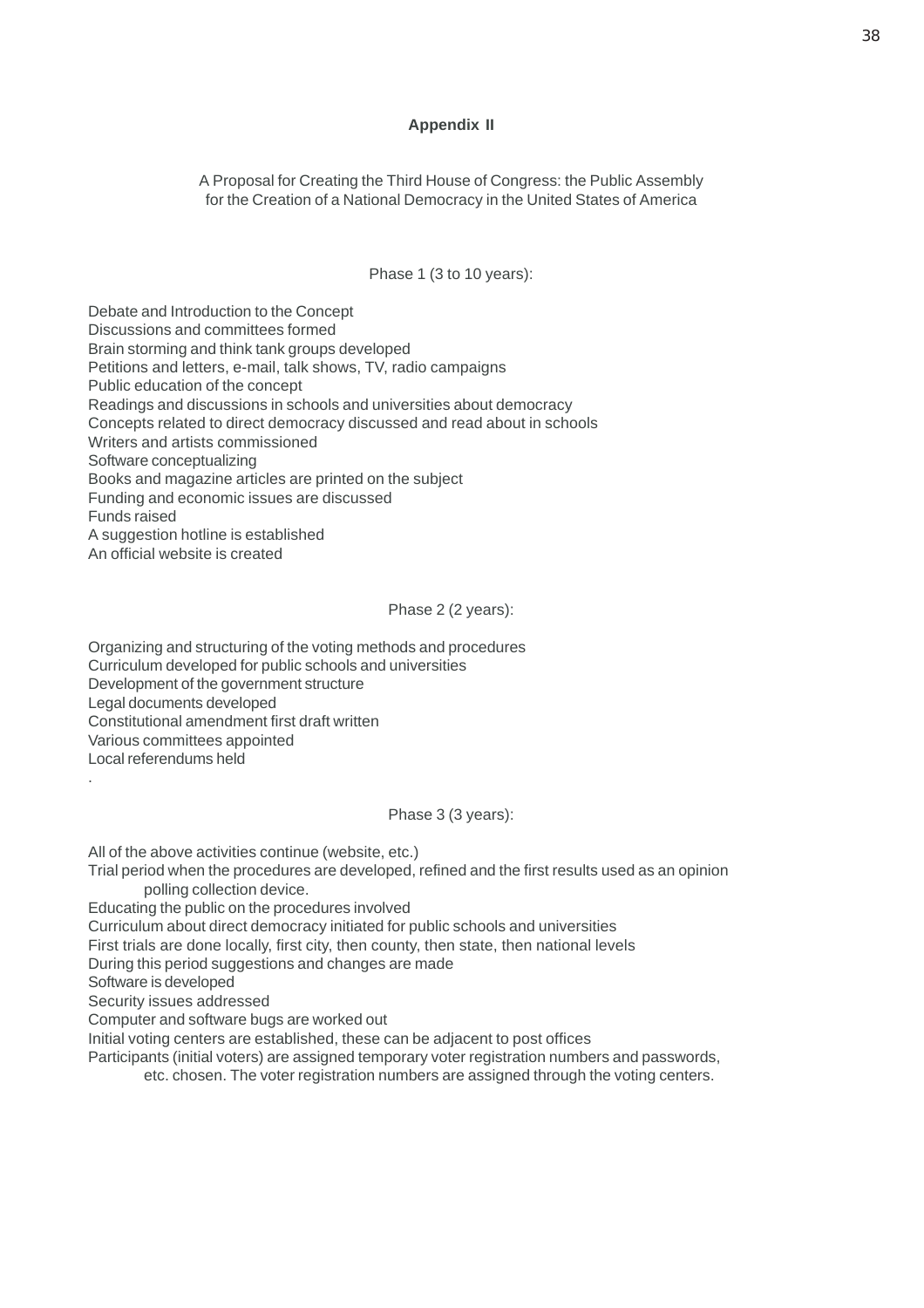Phase 4 (3 years):

Voting Centers are established nationwide Voter registration numbers are established partly containing a social security number. Voting Centers have the bills and plans to be voted on in booklet form and posted on the walls and these bills and plans are also available online for perusal and study. The voter registration numbers, including a social security number, are assigned through the Voting Centers in a way similar to registering to vote and passwords are chosen. (Voters are given up to 3 days to edit or change their submissions when voting) The opinion poll collection system continues using the online voting system Strict felony laws against Internet abuse or direct voting fraud with severe penalties and punishments are passed by the legislature.

Phase 5 (Continuing):

Voters are able to connect to the voting system via the Internet with their own computers, or continue to vote through the Voting Centers, and become voting members of the 3rd House of Congress, the Public Assembly according to U.S. federal law and also of state, county, and city governments as laws of each state allow.

In the future, computers will be as standard as telephones and everyone with a telephone will have a computer with which they can cast there votes and then the United States government will become a truly participatory government of democracy.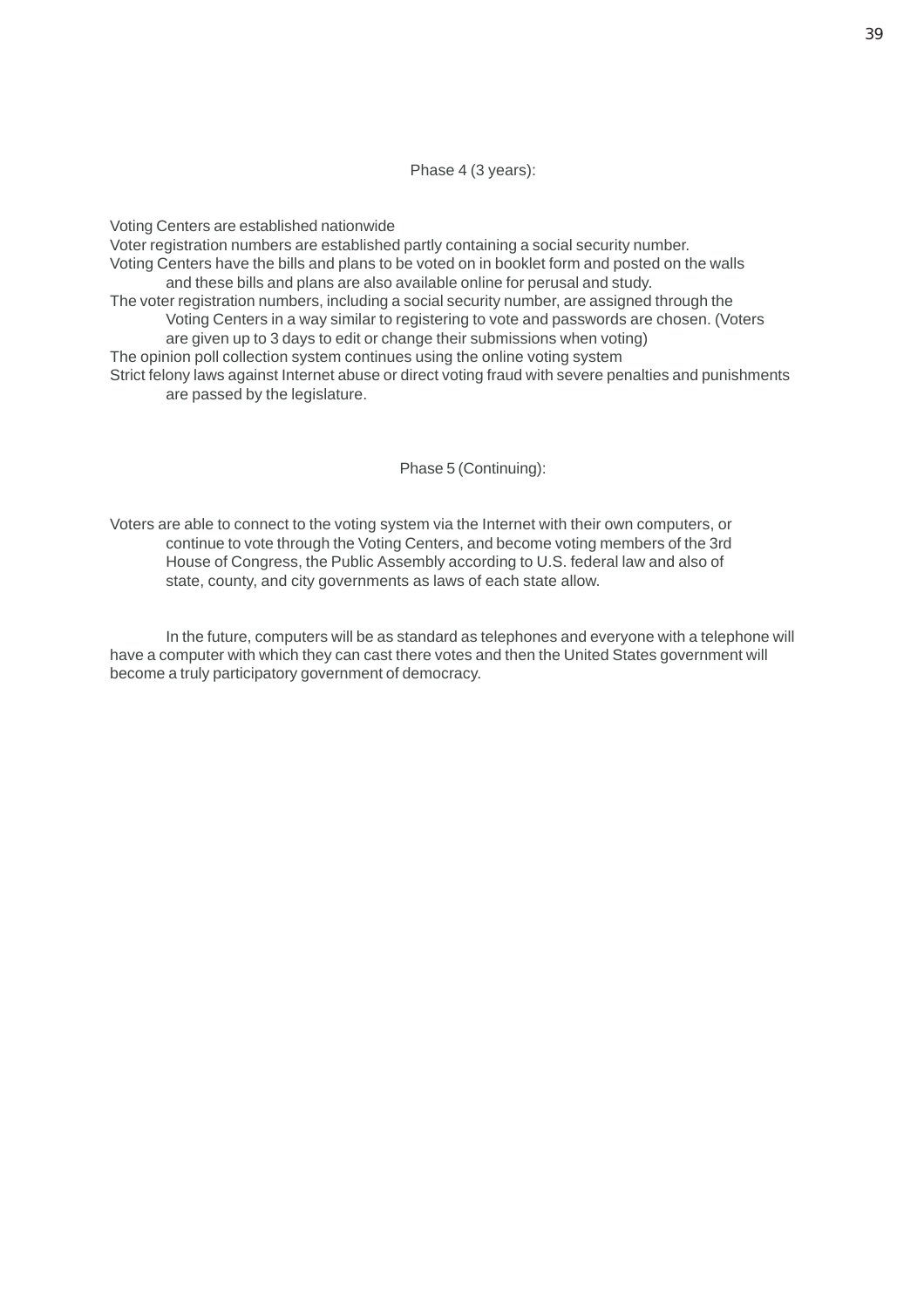## **Appendix III**

Open-Ended Questions for Social Studies and Political Science Teachers

The below are some sample questions are in the form of open-ended questions that can be answered with essay type answers:

How has direct democracy been practiced in other countries and institutions and how effective has it been?

How can the educational system participate in the implementation of a direct democracy utilizing Internet and computer technology?

How can direct democracy be introduced and taught in Social Studies and Political Science courses?

How can a constitutional amendment be proposed?

How can the reliability of Internet voting be assessed?

How can the privacy and security of voters be assured?

How can the public be informed of issues to be voted on?

How can the voters register their votes via the Internet or computer?

How can the public be made aware of the safety and limitations of direct democracy?

How can the public be made aware of the roles and duties of citizens in a democracy?

How can the public be made aware of the philosophy and history of democracy?

An example of how one of the sample questions could be answered:

— How can a Constitutional amendment be proposed?

Constitutional amendments are permanent additions to the Constitution, though they can be counter amended as was the case with the Prohibition amendment, that require a 2/3 vote from both houses of the Congress and therefore very difficult to obtain. There have been twenty seven Constitutional Amendments with the most recent being in 1992 which involved no Congressional self salary increases while the legislators are in their terms. The twelfth Amendment concerning changing the method of electing the president of the United States using the Electoral College was added in 1803 after the first ten Amendments, the Bill of Rights, were added in 1791.